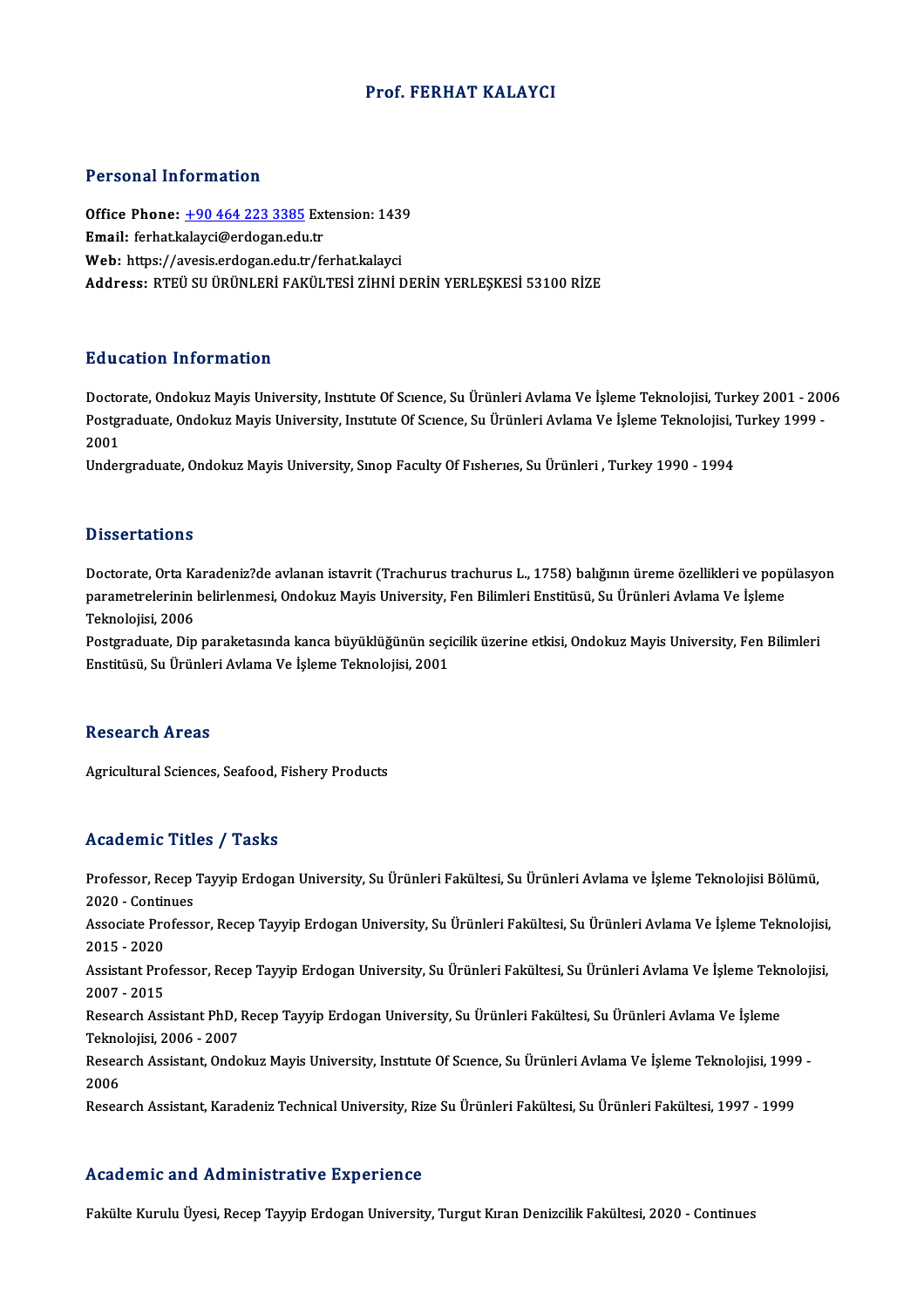Dean, Recep Tayyip Erdogan University, Turgut Kıran Denizcilik Fakültesi, 2020 - Continues<br>University Executive Beard Mamber, Beasn Teyrin Erdogan University, Turgut Kuran Denizci University Executive Board Member, Recep Tayyip Erdogan University, Turgut Kıran Denizcilik Fakültesi, 2020 -<br>Continues Dean, Rece<br>University<br>Continues<br>Eelrilte Vö University Executive Board Member, Recep Tayyip Erdogan University, Turgut Kıran Denizcilik Fakültesi, 2020 -<br>Continues<br>Fakülte Yönetim Kurulu Üyesi, Recep Tayyip Erdogan University, Turgut Kıran Denizcilik Fakültesi, 2020 Continues<br>Fakülte Yönetim Kurulu Üyesi, Recep Tayyip Erdogan University, Turgut Kıran Denizcilik Fakültesi, 2020 - Con<br>Member of the Senate, Recep Tayyip Erdogan University, Turgut Kıran Denizcilik Fakültesi, 2020 - Contin Fakülte Yönetim Kurulu Üyesi, Recep Tayyip Erdogan University, Turgut Kıran Denizcilik F<br>Member of the Senate, Recep Tayyip Erdogan University, Turgut Kıran Denizcilik Fakültesi<br>Ethics Committee Member, Recep Tayyip Erdoga Member of the Senate, Recep Tayyip Erdogan University, Turgut Kıran Denizcilik Fakültesi, 2020 - Continues<br>Ethics Committee Member, Recep Tayyip Erdogan University, Rektorluk, 2020 - Continues<br>Recep Tayyip Erdogan Universi Ethics Committee Member, Recep Tayyip Erdogan University, Rektorluk, 2020 - Continues<br>Recep Tayyip Erdogan University, Su Ürünleri Fakültesi, 2007 - Continues<br>Member of the Senate, Recep Tayyip Erdogan University, Fen Bili Recep Tayyip Erdogan University, Su Ürünleri Fakültesi, 2007 - Continues<br>Member of the Senate, Recep Tayyip Erdogan University, Fen Bilimleri Enstitüsü, 2016 - 2020<br>Director of The Institution, Recep Tayyip Erdogan Univers Member of the Senate, Recep Tayyip Erdogan University, Fen Bilimleri Enstitüsü,<br>Director of The Institution, Recep Tayyip Erdogan University, Fen Bilimleri Enstitü<br>Recep Tayyip Erdogan University, Turgut Kıran Denizcilik F Director of The Institution, Recep Tayyip Erdogan University, Fen Bilimleri Enstitüs<br>Recep Tayyip Erdogan University, Turgut Kıran Denizcilik Fakültesi, 2016 - 2020<br>Rektörlük Kalite Komisyonu Üyesi, Recep Tayyip Erdogan Un Recep Tayyip Erdogan University, Turgut Kıran Denizcilik Fakültesi, 2016 - 2020<br>Rektörlük Kalite Komisyonu Üyesi, Recep Tayyip Erdogan University, 2016 - 2020<br>Recep Tayyip Erdogan University, Güzel Sanatlar Tasarım Ve Mima FakülteYönetimKuruluÜyesi,RecepTayyipErdoganUniversity,SuÜrünleriFakültesi,2012 -2020 Recep Tayyip Erdogan University, Güzel Sanatlar Tasarım Ve Mimarlık I<br>Fakülte Yönetim Kurulu Üyesi, Recep Tayyip Erdogan University, Su Üri<br>Recep Tayyip Erdogan University, Fen Bilimleri Enstitüsü, 2016 - 2017<br>Recep Tayyip Fakülte Yönetim Kurulu Üyesi, Recep Tayyip Erdogan University, Su Ürünler<br>Recep Tayyip Erdogan University, Fen Bilimleri Enstitüsü, 2016 - 2017<br>Recep Tayyip Erdogan University, Turgut Kıran Denizcilik Y.O., 2015 - 2016<br>Bes Recep Tayyip Erdogan University, Fen Bilimleri Enstitüsü, 2016 - 2011<br>Recep Tayyip Erdogan University, Turgut Kıran Denizcilik Y.O., 2015 -<br>Recep Tayyip Erdogan University, Su Ürünleri Fakültesi, 2013 - 2016<br>Recep Tayyip E Recep Tayyip Erdogan University, Turgut Kıran Denizcilik Y.O., 2015 - 2016<br>Recep Tayyip Erdogan University, Su Ürünleri Fakültesi, 2013 - 2016<br>Recep Tayyip Erdogan University, Recep Tayyip Erdoğan Üniversitesi, 2013 - 2016 RecepTayyipErdoganUniversity,SuÜrünleriAvlamaVe İşlemeTeknolojisi,2008 -2011

#### Courses

Av Araçları ve Avlama Yöntemleri, Undergraduate, 2015 - 2016 SSAT*555*<br>Av Araçları ve Avlama Yöntemleri , Undergraduate, 20<br>Trol Balıkçılığı Teknolojisi, Postgraduate, 2015 - 2016<br>Balıkçılık Yönetim Modelleri, Dostarate, 2012, 2014 Av Araçları ve Avlama Yöntemleri , Undergraduate, 20<br>Trol Balıkçılığı Teknolojisi, Postgraduate, 2015 - 2016<br>Balıkçılık Fitonomisi, Doctorate, 2013 - 2014<br>Balıkçılık Fitonomisi, Doctorate, 2012, 2014 Trol Balıkçılığı Teknolojisi, Postgraduate, 2015<br>Balıkçılık Yönetim Modelleri , Doctorate, 2013<br>Balıkçılık Ekonomisi , Doctorate, 2013 - 2014<br>Caviume Av Aracları Teknolojisi, Bostaraduate Balıkçılık Yönetim Modelleri , Doctorate, 2013 - 2014<br>Balıkçılık Ekonomisi , Doctorate, 2013 - 2014<br>Çevirme Av Araçları Teknolojisi, Postgraduate, 2014 - 2015<br>Uzatma Ağları Balıkçılığı, Bostgraduate, 2014 - 2015 Balıkçılık Ekonomisi , Doctorate, 2013 - 2014<br>Çevirme Av Araçları Teknolojisi, Postgraduate, 2014<br>Uzatma Ağları Balıkçılığı, Postgraduate, 2014 - 2015<br>Endüstrivel Balıkçılık, Dostorate, 2012, 2014 Cevirme Av Araçları Teknolojisi, Postgraduate,<br>Uzatma Ağları Balıkçılığı, Postgraduate, 2014 -<br>Endüstriyel Balıkçılık , Doctorate, 2013 - 2014<br>Ağ Yanım ve Donam Telmiği, Undergraduate, 2 Uzatma Ağları Balıkçılığı, Postgraduate, 2014 - 2015<br>Endüstriyel Balıkçılık , Doctorate, 2013 - 2014<br>Ağ Yapım ve Donam Tekniği, Undergraduate, 2014 - 2015 Deniz Hukuku ve Su Ürünleri Mevzuatı, Undergraduate, 2014 - 2015

#### Advising Theses

Kalaycı F., DOĞU KARADENİZ'DE AVLANAN ALTINBAŞ KEFAL (Chelon auratus, RISSO, 1810)'İN BAZI BİYOLOJİK TA VISTING TIRSSES<br>Kalaycı F., DOĞU KARADENİZ'DE AVLANAN ALTINBAŞ KEFAL (Chelon auratus<br>ÖZELLİKLERİNİN BELİRLENMESİ, Postgraduate, D.İNCEKARA(Student), 2022<br>KALAYCLE, Doğu Karadeniz'de (Artuin) Meggit (Merlangius Merlangus KALAYCI F., Doğu Karadeniz'de (Artvin) Mezgit (Merlangius Merlangus Euxinus Nordmann, 1840) Avcılığında Kullanılan<br>Dip Paraketasında İğne Seçiciliği, Postgraduate, F.ÇEBİN(Student), 2020 ÖZELLİKLERİNİN BELİRLENMESİ, Postgraduate, D.İNCEKARA(Student),<br>KALAYCI F., Doğu Karadeniz'de (Artvin) Mezgit (Merlangius Merlangus I<br>Dip Paraketasında İğne Seçiciliği, Postgraduate, F.ÇEBİN(Student), 2020<br>KALAYCLE, Borgka KALAYCI F., Doğu Karadeniz'de (Artvin) Mezgit (Merlangius Merlangus Euxinus Nordmann, 1840) Avcılığında Kullanılan<br>Dip Paraketasında İğne Seçiciliği, Postgraduate, F.ÇEBİN(Student), 2020<br>KALAYCI F., Borçka Baraj Gölü (Artv Dip Paraketasında İğne Seçiciliği, Postgraduate, F.ÇEBİN(Student), 2020<br>KALAYCI F., Borçka Baraj Gölü (Artvin)'nde yaşayan yayın balığı (Silurus glanis L., 1758)'nın biyo-ekolojik özelli<br>belirlenmesi Determination of the b KALAYCI F., Borçka Baraj Gölü (Artvin)'nde yaşayan yayın balığı (Silurus glanis<br>belirlenmesi Determination of the bio-ecological characteristics of the Europear<br>inhabiting Borçka Dam Lake (Artvin), Doctorate, T.YEŞİLÇİÇEK( belirlenmesi Determination of the bio-ecological characteristics of the European catfish (Silurus glanis L., 1758)<br>inhabiting Borçka Dam Lake (Artvin), Doctorate, T.YEŞİLÇİÇEK(Student), 2019<br>KALAYCI F., Artvin bölgesi kıyı inhabiting Borçka Dam Lake (Artvin), Doctorate, T.YEŞİLÇİÇEK(Student), 2019<br>KALAYCI F., Artvin bölgesi kıyı balıkçılığında kullanılan av araçlarının yapısal ve teknik özelliklerinin belirlenmesi /<br>Determination of structur KALAYCI F., Artvin bölges<br>Determination of structur<br>S.KOÇAN(Student), 2019<br>KALAYCLE, Borgka Barai Determination of structural and technical characteristics of fishing gears used in coastal fishing in artvin, Postgradua<br>S.KOÇAN(Student), 2019<br>KALAYCI F., Borçka Baraj Gölü'ndeki Tatlısu kefali (Squalius orientalis Heckel S.KOÇAN(Student), 2019<br>KALAYCI F., Borçka Baraj Gölü'ndeki Tatlısu kefali (Squalius orientalis Heckel, 1847)'nin bazı biyolojik özelliklerinin<br>belirlenmesi / Determination of some biological characteristics of the chub (Sq KALAYCI F., Borçka Baraj Gölü'ndeki Tatlısu kefali (Squ<br>belirlenmesi / Determination of some biological charac<br>Dam Lake, Postgraduate, Y.DEDEOĞLU(Student), 2019<br>KALAYCLE, Değu Karadanir'de mergit (Cedus merlang belirlenmesi / Determination of some biological characteristics of the chub (Squalius orientalis Heckel, 1847) in Borçka<br>Dam Lake, Postgraduate, Y.DEDEOĞLU(Student), 2019<br>KALAYCI F., Doğu Karadeniz'de mezgit (Gadus merlang

Dam Lake, Postgraduate, Y.DEDEOĞLU(Student), 2019<br>KALAYCI F., Doğu Karadeniz'de mezgit (Gadus merlangus euxinus Nordmann, 1840) avcılığında kullanılan sade uzatn<br>ağlarının seçiciliklerinin araştırılması Investigation of th KALAYCI F., Doğu Karadeniz'de mezgit (Gadus merlangus euxinus Nordmann, 1840) avcılığında kul<br>ağlarının seçiciliklerinin araştırılması Investigation of the selectivity of the gill nets used in whiting ((<br>euxinus Nordmann,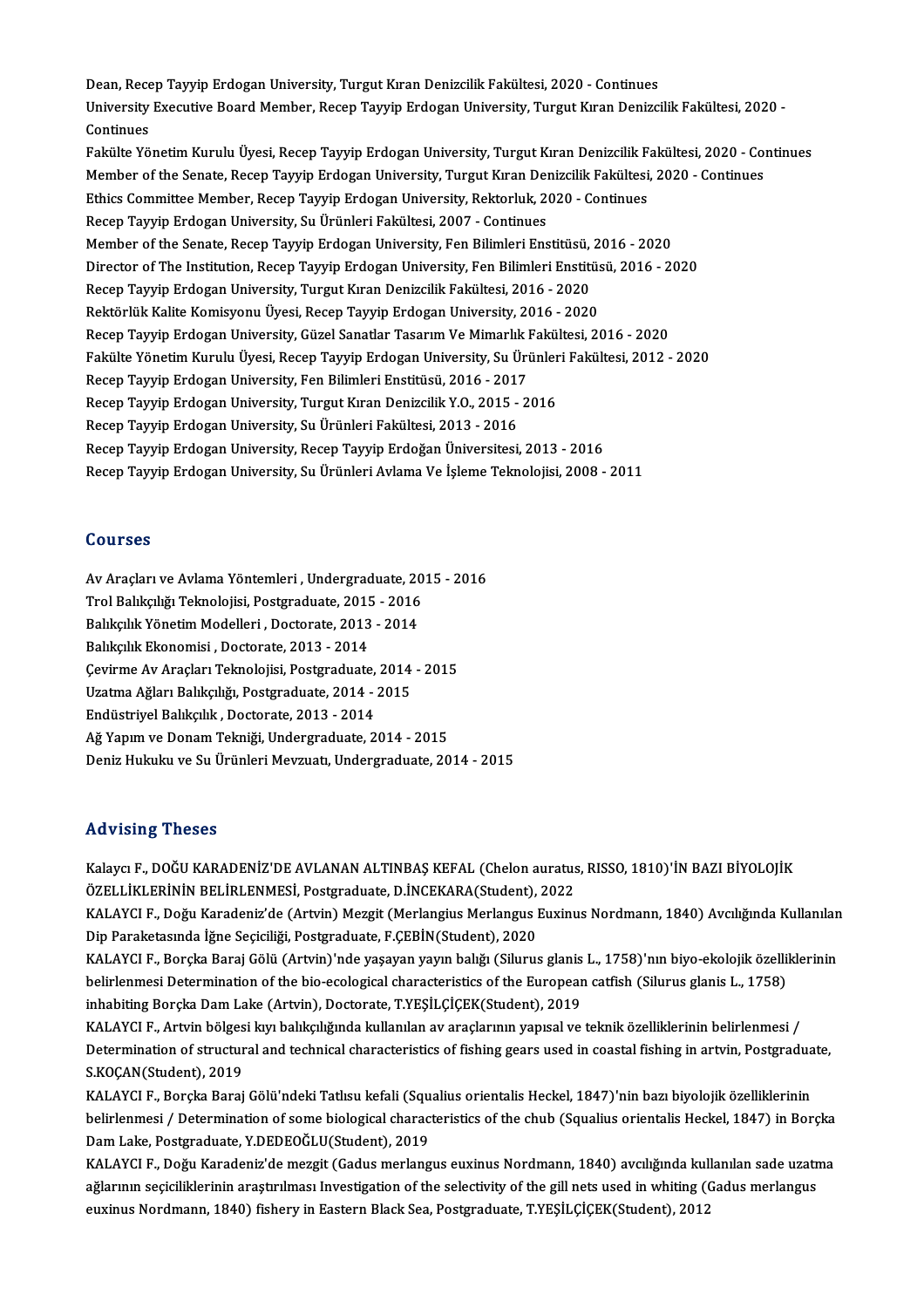## **Jury Memberships**

Post Graduate, Tez Savunma Sınavı, RECEP TAYYİP ERDOĞAN ÜNİVERSİTESİ, April, 2020 Jary Monnoorompo<br>Post Graduate, Tez Savunma Sınavı, RECEP TAYYİP ERDOĞAN ÜNİVERSİTESİ, April, 2020<br>Doctorate, Tez Savunma Sınavı, RECEP TAYYİP ERDOĞAN ÜNİVERSİTESİ, December, 2019<br>Anneintment Acedemie Staff, Dr. Öğr. Üyesi Post Graduate, Tez Savunma Sınavı, RECEP TAYYİP ERDOĞAN ÜNİVERSİTESİ, April, 2020<br>Doctorate, Tez Savunma Sınavı, RECEP TAYYİP ERDOĞAN ÜNİVERSİTESİ, December, 2019<br>Appointment Academic Staff, Dr. Öğr. Üyesi Atama, ISPARTA U Doctorate, Tez Savunma Sınavı, RECEP TAYYİP ERDOĞAN ÜNİVERSİTESİ, Decem<br>Appointment Academic Staff, Dr. Öğr. Üyesi Atama, ISPARTA UYGULAMALI BİLİN<br>Post Graduate, Tez Savunma Sınavı, ATATÜRK ÜNİVERSİTESİ, September, 2019<br>Po Appointment Academic Staff, Dr. Öğr. Üyesi Atama, ISPARTA UYGULAMALI BİLİMLER ÜNİVE<br>Post Graduate, Tez Savunma Sınavı, ATATÜRK ÜNİVERSİTESİ, September, 2019<br>Post Graduate, Tez Savunma Sınavı, RECEP TAYYİP ERDOĞAN ÜNİVERSİT Post Graduate, Tez Savunma Sınavı, ATATÜRK ÜNİVERSİTESİ, September, 2019<br>Post Graduate, Tez Savunma Sınavı, RECEP TAYYİP ERDOĞAN ÜNİVERSİTESİ, August, 20<br>Post Graduate, Tez Savunma Sınavı, RECEP TAYYİP ERDOĞAN ÜNİVERSİTESİ Post Graduate, Tez Savunma Sınavı, RECEP TAYYİP ERDOĞAN ÜNİVERSİTESİ, August, 20<br>Post Graduate, Tez Savunma Sınavı, RECEP TAYYİP ERDOĞAN ÜNİVERSİTESİ, July, 2019<br>Post Graduate, Tez Savunma Sınavı, RECEP TAYYİP ERDOĞAN ÜNİV Post Graduate, Tez Savunma Sınavı, RECEP TAYYİP ERDOĞAN ÜNİVERSİTESİ, July, 2019<br>Post Graduate, Tez Savunma Sınavı, RECEP TAYYİP ERDOĞAN ÜNİVERSİTESİ, July, 2019<br>Post Graduate, Tez Savunma Sınavı, RECEP TAYYİP ERDOĞAN ÜNİV Post Graduate, Tez Savunma Sınavı, RECEP TAYYİP ERDOĞAN ÜNİVERSİTESİ, July, 2019<br>Post Graduate, Tez Savunma Sınavı, RECEP TAYYİP ERDOĞAN ÜNİVERSİTESİ, June, 2019<br>Post Graduate, Tez Savunma Sınavı, RECEP TAYYİP ERDOĞAN ÜNİV Post Graduate, Tez Savunma Sınavı, RECEP TAYYİP ERDOĞAN ÜNİVERSİTESİ, June, 2<br>Post Graduate, Tez Savunma Sınavı, RECEP TAYYİP ERDOĞAN ÜNİVERSİTESİ, May, 20<br>Doctorate, Tez Savunma Sınavı, RECEP TAYYİP ERDOĞAN ÜNİVERSİTESİ, Post Graduate, Tez Savunma Sınavı, RECEP TAYYİP ERDOĞAN ÜNİVERSİTESİ, May, 201<br>Doctorate, Tez Savunma Sınavı, RECEP TAYYİP ERDOĞAN ÜNİVERSİTESİ, May, 2019<br>Appointment Academic Staff, Dr. Öğr. Üyesi Atama, SİNOP ÜNİVERSİTES Doctorate, Tez Savunma Sınavı, RECEP TAYYİP ERDOĞAN ÜNİVERSİTESİ, May, 2019<br>Appointment Academic Staff, Dr. Öğr. Üyesi Atama, SİNOP ÜNİVERSİTESİ, March, 2019<br>Doctoral Examination, Doktora Yeterlik Sınavı, SİNOP ÜNİVERSİTES Appointment Academic Staff, Dr. Öğr. Üyesi Atama, SİNOP ÜNİVERSİTESİ, March, 2019<br>Doctoral Examination, Doktora Yeterlik Sınavı, SİNOP ÜNİVERSİTESİ, July, 2017<br>Academic Staff Examination, Uzman Giriş Sınavı, RECEP TAYYİP E Doctoral Examination, Doktora Yeterlik Sınavı, SİNOP ÜNİVERSİTESİ, July, 2017<br>Academic Staff Examination, Uzman Giriş Sınavı, RECEP TAYYİP ERDOĞAN ÜNİVERSİTESİ, April, 2017<br>Doctorate, Doktora Tez Savunma Sınavı, SİNOP ÜNİV Academic Staff Examination, Uzman Giriş Sınavı, RECEP TAYYİP ERDOĞAN ÜNİVERSİTESİ, April, 2017<br>Doctorate, Doktora Tez Savunma Sınavı, SİNOP ÜNİVERSİTESİ SU ÜRÜNLERİ FAKÜLTESİ, October, 2015<br>Doctoral Examination, Doktora Ye Doctorate, Doktora Tez Savunma Sınavı, SİNOP ÜNİVERSİTESİ SU ÜRÜNLERİ FAKÜLTESİ, October, 2015<br>Doctoral Examination, Doktora Yeterlik Sınavı, RECEP TAYYİP ERDOĞAN ÜNİVERSİTESİ, January, 2015<br>Doctoral Examination, Doktora Y Doctoral Examination, Doktora Yeterlik Sınavı, RECEP TAYYİP ERDOĞAN ÜNİVERSİTESİ, January, 2015<br>Doctoral Examination, Doktora Yeterlik Sınavı, RECEP TAYYİP ERDOĞAN ÜNİVERSİTESİ, January, 2015<br>Doctoral Examination, Doktora Doctoral Examination, Doktora Yeterlik Sınavı, RECEP TAYYİP ERDOĞAN ÜNİVERSİTESİ, January, 2015<br>Doctoral Examination, Doktora Yeterlik Sınavı, RECEP TAYYİP ERDOĞAN ÜNİVERSİTESİ, January, 2015<br>Post Graduate, Yüksek Lisans T Doctoral Examination, Doktora Yeterlik Sınavı, RECEP TAYYİP ERDOĞAN ÜNİVERSİTESİ, January, 2015<br>Post Graduate, Yüksek Lisans Tezi, ORDU ÜNİVERSİTESİ, June, 2012<br>Doctorate, Doktora Tez Savunma Sınavı, SİNOP ÜNİVERSİTESİ SU Doctorate, Doktora Tez Savunma Sınavı, SİNOP ÜNİVERSİTESİ SU ÜRÜNLERİ FAKÜLTESİ, March, 2012 Post Graduate, Yüksek Lisans Tezi, SU ÜRÜNLERİ FAKÜLTESİ, June, 2011 Post Graduate, Yüksek Lisans Tezi, SU ÜRÜNLERİ FAKÜLTESİ, March, 2012<br>Post Graduate, Yüksek Lisans Tezi , SU ÜRÜNLERİ FAKÜLTESİ, June, 2011<br>Academic Staff Examination, Araştırma görevlisi sınavı jüri üyeliği, SU ÜRÜNLERİ F Post Graduate, Yüksek Lisans Tezi , SU ÜRÜNLERİ FAKÜLTESİ, June, 2011<br>Academic Staff Examination, Araştırma görevlisi sınavı jüri üyeliği, SU ÜRÜNLERİ FAKÜLTESİ, April, 2009<br>Academic Staff Examination, Araştırma görevlisi Academic Staff Examir<br>Academic Staff Examir<br>BÖL., February, 2009

# BÖL., February, 2009<br>Articles Published in Journals That Entered SCI, SSCI and AHCI Indexes

rticles Published in Journals That Entered SCI, SSCI and AHCI Indexes<br>I. Determination of Reproductive Characteristics of the European Catfish (Silurus glanis) in Borcka<br>Ram Laka Determina<br>Determina<br>Dam Lake<br>vesti cicev Dam Lake<br>YEŞİLÇİÇEK T., KALAYCI F.

FRESENIUS ENVIRONMENTAL BULLETIN, vol.29, no.4, pp.2123-2133, 2020 (Journal Indexed in SCI Expanded)

- YEŞİLÇİÇEK T., KALAYCI F.<br>FRESENIUS ENVIRONMENTAL BULLETIN, vol.29, no.4, pp.2123-2133, 2020 (Journal Indexed in SCI Expansi<br>II. Life-History Traits of the Black Scorpionfish (Scorpaena porcus) in Southeastern Black Sea<br>Sa FRESENIUS ENVIRONMENTAL BULLETIN, vol.29, no.4, pp.<br>Life-History Traits of the Black Scorpionfish (Scorp<br>Sahin C., ERBAY M., KALAYCI F., CEYLAN Y., YESILCICEK T.<br>TURKISH JOURNAL OF EISHERIES AND AQUATIC SCIENCE Life-History Traits of the Black Scorpionfish (Scorpaena porcus) in Southeastern Black Sea<br>Sahin C., ERBAY M., KALAYCI F., CEYLAN Y., YESILCICEK T.<br>TURKISH JOURNAL OF FISHERIES AND AQUATIC SCIENCES, vol.19, no.7, pp.571-58 Sahin C., ERBAY M., KALAYCI F., CEYLAN Y., YESILCICEK T.<br>TURKISH JOURNAL OF FISHERIES AND AQUATIC SCIENCES, vol.19, no.7, pp.571-584, 2019 (Journal Indexed in<br>SCI) TURKISH JOURNAL OF FISHERIES AND AQUATIC SCIENCES, vol.19, no.7, <br>SCI)<br>III. Purse Seine Fishery Discards on the Black Sea Coasts of Turkey<br>Sehin C. Covien Y. Kelayei F.
- SCI)<br>Purse Seine Fishery Disca<br>Sahin C., Ceylan Y., Kalayci F.<br>TURKISH JOURNAL OF FISHE Sahin C., Ceylan Y., Kalayci F.<br>TURKISH JOURNAL OF FISHERIES AND AQUATIC SCIENCES, vol.15, no.1, pp.81-91, 2015 (Journal Indexed in SCI) Sahin C., Ceylan Y., Kalayci F.<br>TURKISH JOURNAL OF FISHERIES AND AQUATIC SCIENCES, vol.15, no.1, pp.81-91, 2015 (Journal Indexed in SCI)<br>IV. The size selectivity of whiting (Merlangius merlangus euxinus) caught by gillnet
- TURKISH JOURN<br>The size select<br>Sea of Turkey<br>Kalawi E. Yosile The size selectivity<br>Sea of Turkey<br>Kalayci F., Yesilcicek T.<br>JOUPNAL OF TUE MAP
- Sea of Turkey<br>Kalayci F., Yesilcicek T.<br>JOURNAL OF THE MARINE BIOLOGICAL ASSOCIATION OF THE UNITED KINGDOM, vol.94, no.7, pp.1539-1544,<br>2014 (Journal Indoxed in SCD Kalayci F., Yesilcicek T.<br>JOURNAL OF THE MARINE BIO<br>2014 (Journal Indexed in SCI)<br>Influence of season, donth JOURNAL OF THE MARINE BIOLOGICAL ASSOCIATION OF THE UNITED KINGDOM, vol.94, no.7, pp.1539-1544,<br>2014 (Journal Indexed in SCI)<br>V. Influence of season, depth and mesh size on the trammel nets catch composition and discard in
- 2014 (Journal Indexed in SCI)<br>Influence of season, depth a<br>Southern Black Sea, Turkey<br>Kelevei E. Yesikisek T **Influence of season,<br>Southern Black Sea,<br>Kalayci F., Yesilcicek T.<br>MARINE PIOLOCY PES** Southern Black Sea, Turkey<br>Kalayci F., Yesilcicek T.<br>MARINE BIOLOGY RESEARCH, vol.10, no.8, pp.824-832, 2014 (Journal Indexed in SCI)

VI. Effects of Depth, Season and Mesh Size on the Catch and Discards of Whiting (Merlangius merlangus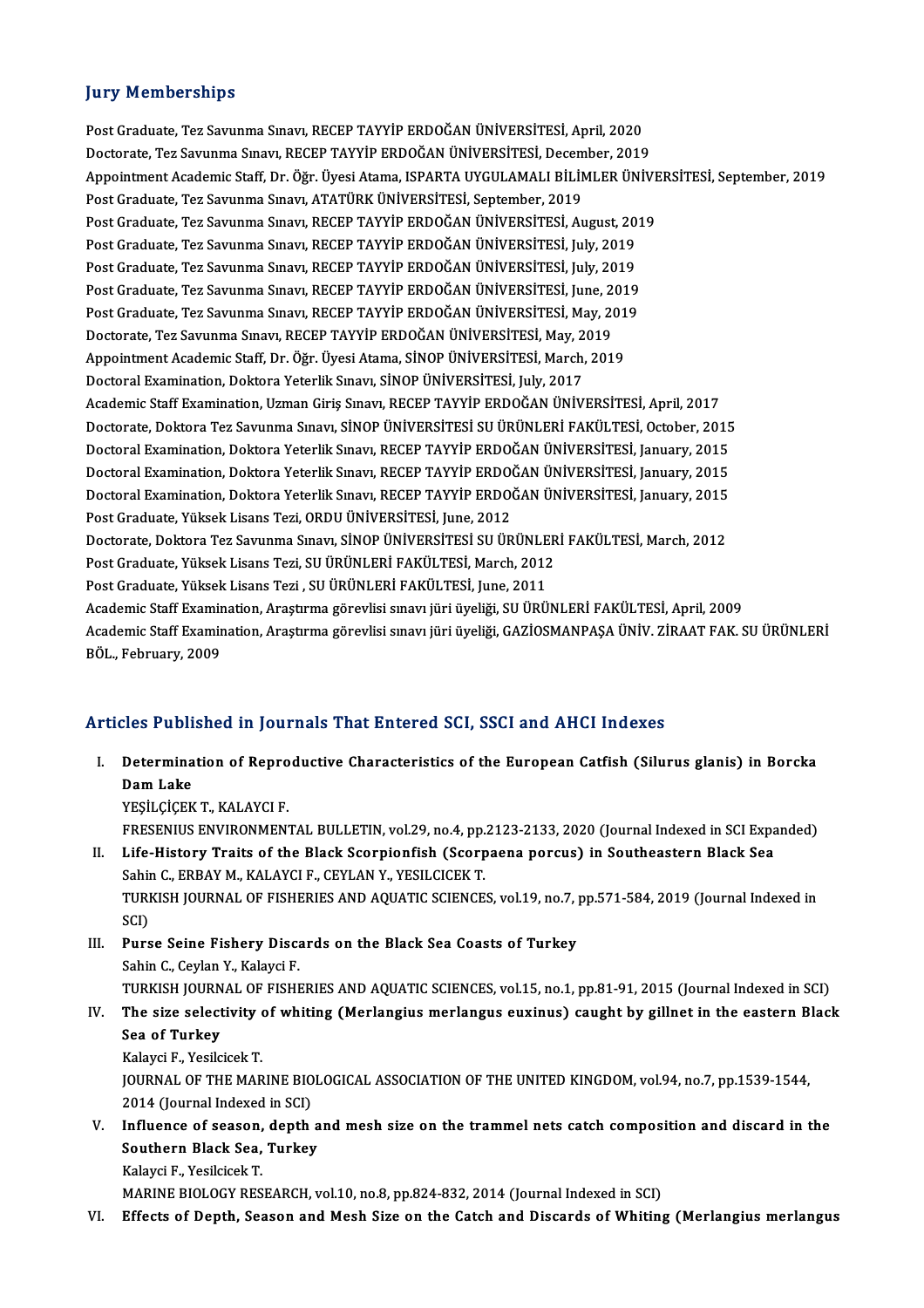euxinus) Gillnet Fishery in the Southern Black Sea, Turkey<br>Kalavgi E. Vesilsisek T euxinus) Gillnet Fisl<br>Kalayci F., Yesilcicek T.<br>TURKISH JOURNAL OF euxinus) Gillnet Fishery in the Southern Black Sea, Turkey<br>Kalayci F., Yesilcicek T.<br>TURKISH JOURNAL OF FISHERIES AND AQUATIC SCIENCES, vol.14, no.2, pp.449-456, 2014 (Journal Indexed in<br>SCD Kalay<br>TURI<br>SCI)<br>Bott TURKISH JOURNAL OF FISHERIES AND AQUATIC SCIENCES, vol.14, no.2,<br>SCI)<br>VII. Bottom trawl fishery discards on the Black Sea coast of Turkey<br>Covian V. Sabin C. Kalaysi E SCI)<br>**Bottom trawl fishery disc<br>Ceylan Y., Sahin C., Kalayci F.<br>MEDITERRANEAN MARINE S** Bottom trawl fishery discards on the Black Sea coast of Turkey<br>Ceylan Y., Sahin C., Kalayci F.<br>MEDITERRANEAN MARINE SCIENCE, vol.15, no.1, pp.156-164, 2014 (Journal Indexed in SCI)<br>Investigation of the Selectivity of Tramm Ceylan Y., Sahin C., Kalayci F.<br>MEDITERRANEAN MARINE SCIENCE, vol.15, no.1, pp.156-164, 2014 (Journal Indexed in SCI)<br>VIII. Investigation of the Selectivity of Trammel Nets Used in Red Mullet (Mullus barbatus) Fishery in t MEDITERRANEAN MARINE SO<br>Investigation of the Selecti<br>Eastern Black Sea, Turkey<br>Kalavsi E. Vosilsisek T **Investigation of the<br>Eastern Black Sea, T<br>Kalayci F., Yesilcicek T.<br>TURKISH JOURNAL OF** Eastern Black Sea, Turkey<br>Kalayci F., Yesilcicek T.<br>TURKISH JOURNAL OF FISHERIES AND AQUATIC SCIENCES, vol.12, no.4, pp.937-945, 2012 (Journal Indexed in<br>SCI) Kalayci F, Yesilcicek T. TURKISH JOURNAL OF FISHERIES AND AQUATIC SCIENCES, vol.12, no.4, pp.937-945, 2012 (Journal Indexed in<br>SCI)<br>IX. Feeding Regime of Whiting (Gadus merlangus euxinus Nordmann, 1840) In Turkish Middle Black Sea SCI)<br>Feedii<br>Coast<br><sup>Sameu</sup> Feeding Regime of Whiting (1<br>Coast<br>Samsun S., Erdem Y., KALAYCI F.<br>TURVISH JOURNAL OF FISHEPIE Coast<br>Samsun S., Erdem Y., KALAYCI F.<br>TURKISH JOURNAL OF FISHERIES AND AQUATIC SCIENCES, vol.11, no.4, pp.515-522, 2011 (Journal Indexed in<br>SCD Sams<br>TURI<br>SCI)<br>Com TURKISH JOURNAL OF FISHERIES AND AQUATIC SCIENCES, vol.11, no.4, pp.515-522, 2011 (Journal Indexed in<br>SCI)<br>X. Comparison of biological characteristics of the horse Mackerel (Trachurus trachurus L. 1758) which<br>sought of dif SCI)<br>Comparison of biological characteristics of the horse Mackerel (Trad<br>caught of different fishing gears in the Southern Black Sea (Turkey)<br>Kelavei E. SAMSUN S. SAHIN G. Samaun O. GÖZLER A.M. Comparison of biological characteristics of the hor<br>caught of different fishing gears in the Southern B<br>Kalayci F., SAMSUN S., ŞAHİN C., Samsun O., GÖZLER A. M.<br>INDIAN JOURNAL OF MARINE SCIENCES vol 30 no 1 nn . caught of different fishing gears in the Southern Black Sea (Turkey)<br>Kalayci F., SAMSUN S., ŞAHİN C., Samsun O., GÖZLER A. M.<br>INDIAN JOURNAL OF MARINE SCIENCES, vol.39, no.1, pp.43-48, 2010 (Journal Indexed in SCI) XI. SHELF LIFE AND BIOCHEMICAL COMPOSITION OF BONITO FISH (Sarda sarda, BLOCH, 1758) STORED INDIAN JOURNAL OF MARINE SCIENCES, vol.39, no.1, pp.43-48<br>SHELF LIFE AND BIOCHEMICAL COMPOSITION OF BONI<br>AT 4C AND FISHING WITH DIFFERENT FISHING TOOLS<br>EPDEM M E \_KALAYCLE\_Dwrat H\_A \_Samsun S SHELF LIFE AND BIOCHEMICAL COMPOSITION<br>AT 4C AND FISHING WITH DIFFERENT FISH<br>ERDEM M.E., KALAYCI F., Duyar H.A., Samsun S.<br>JOUPNAL OF MUSCI E EQQDS vol 20, no 2, np 342 AT 4C AND FISHING WITH DIFFERENT FISHING TOOLS<br>ERDEM M. E. , KALAYCI F., Duyar H. A. , Samsun S.<br>JOURNAL OF MUSCLE FOODS, vol.20, no.2, pp.242-253, 2009 (Journal Indexed in SCI)<br>The Benthis Exetis Spesies of the Blask See: ERDEM M. E., KALAYCI F., Duyar H. A., Samsun S.<br>JOURNAL OF MUSCLE FOODS, vol.20, no.2, pp.242-253, 2009 (Journal Indexed in SCI)<br>XII. The Benthic Exotic Species of the Black Sea: Blood Cockle (Anadara inaequivalvis, Brugui JOURNAL OF MUSCLE FOODS, vol.20, no.2, pp.242-253, 2009 (Journal Indexed in<br>The Benthic Exotic Species of the Black Sea: Blood Cockle (Anadara ina<br>Bivalve) and Rapa Whelk (Rapana thomasiana, Crosse, 1861: Mollusc)<br>SAHIN G. The Benthic Exotic Species of the Black Sea: Blood Cockle (Anadara inaeq<br>Bivalve) and Rapa Whelk (Rapana thomasiana, Crosse, 1861: Mollusc)<br>ŞAHİN C., EMIRAL H., Okumus I., GÖZLER A. M. , KALAYCI F., HACIMURTEZAOGLU N.<br>JOUP Bivalve) and Rapa Whelk (Rapana thomasiana, Crosse, 1861: Mollusc)<br>ŞAHİN C., EMIRAL H., Okumus I., GÖZLER A. M. , KALAYCI F., HACIMURTEZAOGLU N.<br>JOURNAL OF ANIMAL AND VETERINARY ADVANCES, vol.8, no.2, pp.240-245, 2009 (Jou SAHIN C., EMIRAL H., Okumus I., GÖZLER A. M. , KALAYCI F., HACIMURTEZAOGLU N.<br>JOURNAL OF ANIMAL AND VETERINARY ADVANCES, vol.8, no.2, pp.240-245, 2009 (Journal Indexed in S<br>XIII. Age, Growth, and Gonadosomatic Index (GSI) JOURNAL OF ANIMAL AND VETERINARY ADVANCES, vol.8, no.2, pp.2<br>Age, Growth, and Gonadosomatic Index (GSI) of Mediterrane<br>mediterraneus Steindachner, 1868) in the Eastern Black Sea<br>SAHIN G. Kesangslu N. GÖZLER A. M., KALAYCLE XIII. Age, Growth, and Gonadosomatic Index (GSI) of Mediterranean Horse Mackerel (Trachurus mediterraneus Steindachner, 1868) in the Eastern Black Sea<br>ŞAHİN C., Kasapoglu N., GÖZLER A. M. , KALAYCI F., HACIMURTAZAOGLU N., mediterraneus Steindachner, 1868) in the Eastern Black Sea<br>ŞAHİN C., Kasapoglu N., GÖZLER A. M. , KALAYCI F., HACIMURTAZAOGLU N., Mutlu C.<br>TURKISH JOURNAL OF ZOOLOGY, vol.33, no.2, pp.157-167, 2009 (Journal Indexed in SCI) \$AHİN C., Kasapoglu N., GÖZLER A. M. , KALAYCI F., HACIMURTAZAOGLU N., Mutlu C.<br>TURKISH JOURNAL OF ZOOLOGY, vol.33, no.2, pp.157-167, 2009 (Journal Indexed in SCI)<br>XIV. The Effects of the Different Woods on Hot-Smoking TURKISH JOURNAL OF ZOT<br>The Effects of the Diff<br>Stored at 4 degrees C The Effects of the Different Woods on Hot-S<br>Stored at 4 degrees C<br>Duyar H. A. , ERDEM M. E. , Samsun S., KALAYCI F.<br>Journal of Animal and Veterinary Advances vol.7 Stored at 4 degrees C<br>Duyar H. A. , ERDEM M. E. , Samsun S., KALAYCI F.<br>Journal of Animal and Veterinary Advances, vol.7, no.9, pp.1117-1122, 2008 (Journal Indexed in SCI) Duyar H. A. , ERDEM M. E. , Samsun S., KALAYCI F.<br>Journal of Animal and Veterinary Advances, vol.7, no.9, pp.1117-1122, 2008 (Journal Indexed in SCI)<br>XV. Population biology and status of exploitation of introduced garfish **Journal of Animal and Vet<br>Population biology and<br>1866) in the Black Sea<br>SAMSUN O SAMSUN N P** Population biology and status of exploi<br>1866) in the Black Sea<br>SAMSUN O., SAMSUN N., BILGIN S., Kalayci F.<br>JOUPNAL OF APPLIED JCHTHYOLOCY vol 22 1866) in the Black Sea<br>SAMSUN 0., SAMSUN N., BILGIN S., Kalayci F.<br>JOURNAL OF APPLIED ICHTHYOLOGY, vol.22, no.5, pp.353-356, 2006 (Journal Indexed in SCI) Articles Published in Other Journals

rticles Published in Other Journals<br>I. Determination of Structural and Technical Characteristics of Fishing Gears Used in Coastal Fishing in<br>Artyin Begian Mes 1 abhance<br>Determination<br>Artvin Region<br>Kosan S. Vesilai Determination of Structural<br>Artvin Region<br>Koçan S., Yeşilçiçek T., Kalaycı F.<br>Journal of Anatolian Environmer

Artvin Region<br>Koçan S., Yeşilçiçek T., Kalaycı F.<br>Journal of Anatolian Environmental and Animal Sciences, vol.6, no.4, pp.735-741, 2021 (Refereed Journals of Other Koçan S., Yeş<br>Journal of Ar<br>Institutions)<br>Boneka Bon Journal of Anatolian Environmental and Animal Sciences, vol.6, no.4, pp.735-741, 2021 (Refereed Journals of Oth<br>Institutions)<br>II. Borçka Baraj Gölü'ndeki (Artvin) Tatlısu Kefali (Squalius orientalis Heckel, 1847)'nin Ba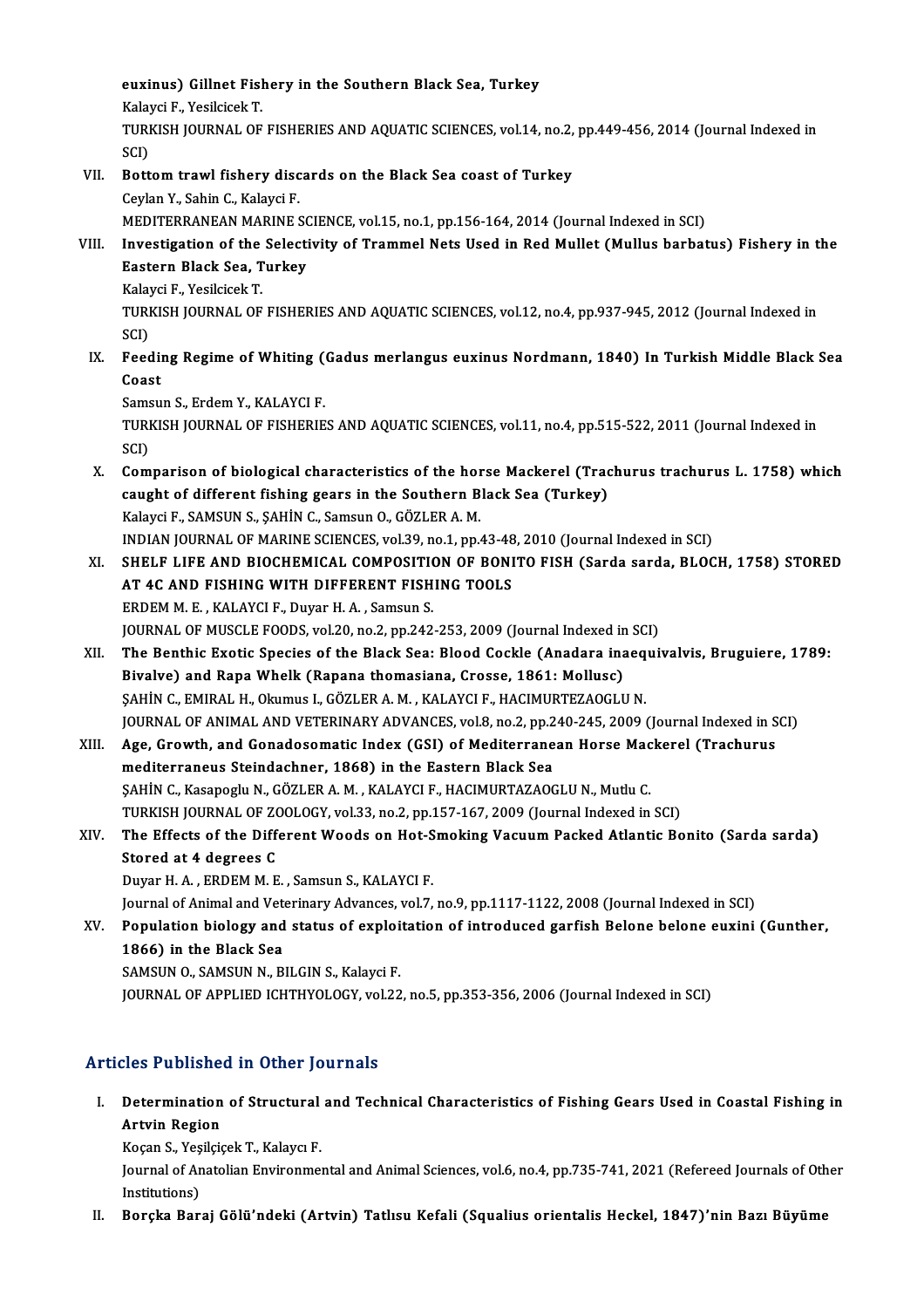#### Parametreleri

**Parametreleri<br>Dedeoğlu Y., Yeşilçiçek T., Kalaycı F.<br>Besen Tayrin Endeğan Üniversitesi** 

Recep Tayyip Erdoğan Üniversitesi Fen ve Mühendislik Bilimleri Dergisi, vol.1, no.1, pp.38-53, 2020 (National<br>Refreed University Journal) Dedeoğlu Y., Yeşilçiçek T., Ka<br>Recep Tayyip Erdoğan Ünive<br>Refreed University Journal)<br>Catab camposition, Canas Recep Tayyip Erdoğan Üniversitesi Fen ve Mühendislik Bilimleri Dergisi, vol.1, no.1, pp.38-53, 2020 (National<br>Refreed University Journal)<br>III. Catch composition, Gonadosomatic Index and Condition Factor of Bluefish (Pomato

Refreed<br>Catch<br>1766)<br>KALAY Catch composition, Gonadosoma<br>1766)<br>KALAYCI F., YEŞİLÇİÇEK T., ŞAHİN C.<br>JOUPNAL OF ANATOLIAN ENVIRONA

1766)<br>KALAYCI F., YEŞİLÇİÇEK T., ŞAHİN C.<br>JOURNAL OF ANATOLIAN ENVIRONMENTAL AND ANIMAL SCIENCES, vol.4, no.2, pp.97-103, 2019 (Refereed<br>Journals of Other Institutions) KALAYCI F., YEŞİLÇİÇEK T., ŞAI<br>JOURNAL OF ANATOLIAN ENV<br>Journals of Other Institutions)<br>Longth Weight Belationshir JOURNAL OF ANATOLIAN ENVIRONMENTAL AND ANIMAL SCIENCES, vol.4, no.2, pp.97-103, 201<br>Journals of Other Institutions)<br>IV. Length Weight Relationships of 10 Fish Species from the Southern Black Sea Turkey<br>Vesilated T. Kelaya

Journals of Other Institutions)<br>Length Weight Relationship<br>Yeşilçiçek T., Kalaycı F., Şahin C.<br>Journal of EisboriesScionses son Length Weight Relationships of 10 Fish Species from the Southern Black Sea Turkey<br>Yeşilçiçek T., Kalaycı F., Şahin C.<br>Journal of FisheriesSciences.com, vol.9, no.1, pp.19-23, 2015 (Refereed Journals of Other Institutions)<br>

- Yeşilçiçek T., Kalaycı F., Şahin C.<br>Journal of FisheriesSciences.com, vol.9, no.1, pp.19-23, 2015 (Refereed Journals of Other Institutions)<br>V. Length based seasonal growth of the garfish, Belone belone (Linnaeus, 1761) **Journal of FisheriesScie<br>Length based seasor<br>southeast Black Sea.<br>KALAVCLE, VESU CICE** Length based seasonal<br>southeast Black Sea.<br>KALAYCI F., YEŞİLÇİÇEK T.<br>AERICAN JOUPNAL OF PIO
	- KALAYCI F., YESİLCİCEK T.

southeast Black Sea.<br>KALAYCI F., YEŞİLÇİÇEK T.<br>AFRICAN JOURNAL OF BIOTECHNOLOGY, vol.11 " no.35, pp.8742-8750, 2012 (Refereed Journals of Other<br>Institutions) AFRICAN JOURNAL OF BIOTECHNOLOGY, vol.11 " no.35, pp.8742-8750, 2012 (Refereed Journals of Other<br>Institutions)<br>VI. Dalga ve rüzgârlarla sahile vuran deniz salyangozlarının (Rapana venosa Valenciennes, 1846) bazı<br>biyolojik

Institutions)<br>Dalga ve rüzgârlarla sahile vuran de<br>biyolojik özelliklerinin belirlenmesi<br>SAMSUN N. ERİK C. KALAYCLE, DALCIC Dalga ve rüzgârlarla sahile vuran deni<br>biyolojik özelliklerinin belirlenmesi<br>SAMSUN N., ERİK G., KALAYCI F., DALGIÇ G.<br>Su Ürünleri Mühandisleri Denneği Dergişi v biyolojik özelliklerinin belirlenmesi<br>SAMSUN N., ERİK G., KALAYCI F., DALGIÇ G.<br>Su Ürünleri Mühendisleri Derneği Dergisi, vol.3, pp.30-33, 2008 (Other Refereed National Journals)<br>Doğu Karadoniz Bölgesinde Cırgır Ağlarında

SAMSUN N., ERİK G., KALAYCI F., DALGIÇ G.<br>Su Ürünleri Mühendisleri Derneği Dergisi, vol.3, pp.30-33, 2008 (Other Refereed National Journals)<br>VII. Doğu Karadeniz Bölgesinde Gırgır Ağlarında Hedef Dışı Av Kompozisyonunun Su Ürünleri Mühe<br><mark>Doğu Karadeni:</mark><br>Bir Ön Çalışma<br>sayin çayaçımı Doğu Karadeniz Bölgesinde Gırgır Ağlarında Hedef Dışı Av Komp<br>Bir Ön Çalışma<br>ŞAHİN C., HACIMURTAZAOGLU N., GÖZLER A. M. , KALAYCI F., AĞIRBAŞ E.<br>Journal of fisheries sciences vol 3 no 5 nn 677 682 2008 (Pefereed Jour Bir Ön Çalışma<br>ŞAHİN C., HACIMURTAZAOGLU N., GÖZLER A. M. , KALAYCI F., AĞIRBAŞ E.<br>Journal of fisheries sciences, vol.2, no.5, pp.677-683, 2008 (Refereed Journals of Other Institutions)<br>Langth weight relationship of 10 fis

# SAHIN C., HACIMURTAZAOGLU N., GÖZLER A. M. , KALAYCI F., AĞIRBAŞ E.<br>Journal of fisheries sciences, vol.2, no.5, pp.677-683, 2008 (Refereed Journals of Other Institutions)<br>VIII. Length-weight relationship of 10 fish species **Journal of fisheries<br>Length-weight re<br>Middle Black Sea<br>KALAYCLE, SAMSU** Length-weight relationship of 10 fish spe<br>Middle Black Sea<br>KALAYCI F., SAMSUN N., SAMSUN 0., BİLGİN S.<br>Turkay Turkich Journal of Fisharias and Agust

Middle Black Sea<br>KALAYCI F., SAMSUN N., SAMSUN O., BİLGİN S.<br>Turkey, Turkish Journal of Fisheries and Aquatic Sciences, vol.7, pp.33-36, 2007 (Refereed Journals of Other<br>Institutione) KALAYCI F., S<br>Turkey, Turk<br>Institutions)<br>Seesenal Vs Turkey, Turkish Journal of Fisheries and Aquatic Sciences, vol.7, pp.33-36, 2007 (Refereed Journals of Other<br>Institutions)<br>IX. Seasonal Variation in Length, Weight, and Sex Distribution of Turbot (Scophthalmus maeoticus<br>Re

Institutions)<br>Seasonal Variation in Length, Weight, and Sex Distributi<br>Pallas, 1811) in the Sinop Region (Black Sea) of Turkey<br>SAMSUN N. KALAYCLE, SAMSUN O Seasonal Variation in Length, W<br>Pallas, 1811) in the Sinop Regio<br>SAMSUN N., KALAYCI F., SAMSUN 0.<br>Turkish Journal of Zoology, TUPiTAl Pallas, 1811) in the Sinop Region (Black Sea) of Turkey<br>SAMSUN N., KALAYCI F., SAMSUN O.<br>Turkish Journal of Zoology, TUBİTAK, vol.31, pp.371-378, 2007 (Refereed Journals of Other Institutions)<br>Kanadaniz?de erte eu trelü il

SAMSUN N., KALAYCI F., SAMSUN O.<br>Turkish Journal of Zoology, TUBİTAK, vol.31, pp.371-378, 2007 (Refereed Journals of Other Institutions<br>X. Karadeniz?de orta su trolü ile avlanan pelajik balıkların bazı biyolojik özelli Turkish Journal of Zoology<br>Karadeniz?de orta su tr<br>verilerinin incelenmesi.<br>SAMSUN O. KAJ AVGUE SA X. Karadeniz?de orta su trolü ile avlanan pelajik balıkların bazı biyolojik özellikleri ve avcılık verilerinin incelenmesi.<br>SAMSUN 0., KALAYCI F., SAMSUN N., BİLGİN S.

verilerinin incelenmesi.<br>SAMSUN 0., KALAYCI F., SAMSUN N., BİLGİN S.<br>EÜ, Su Ürünleri Fakültesi Dergisi, vol.23, pp.487-493, 2006 (National Refreed University Journal)<br>Orta Karadeniz?də 2004, 2005 ay serenunda aylanan bəmsi

XI. Orta Karadeniz?de 2004-2005 av sezonunda avlanan hamsi?nin Engraulis encrasicolus L. 1758, boy-EÜ, Su Ürünleri Fakültesi Dergisi, vol.23, pp.487-493, 2006 (National Refi<br>Orta Karadeniz?de 2004-2005 av sezonunda avlanan hamsi?nin<br>frekans analiz metodu ile populasyon parametrelerinin tahmini.<br>PU CN S. SAMSUN N. SAMSUN BİLGİN S., SAMSUN N., SAMSUN O., KALAYCI F. frekans analiz metodu ile populasyon parametrelerinin tahmini.<br>BİLGİN S., SAMSUN N., SAMSUN O., KALAYCI F.<br>EÜ, Su Ürünleri Fakültesi Dergisi, vol.23, pp.359-364, 2006 (National Refreed University Journal)<br>Sameun Körfegi?nd

## BİLGİN S., SAMSUN N., SAMSUN O., KALAYCI F.<br>EÜ, Su Ürünleri Fakültesi Dergisi, vol.23, pp.359-364, 2006 (National Refreed University Journal)<br>XII. Samsun Körfezi?nde avlanan istavrit (Trachurus trachurus L. 1758) balığ EÜ, Su Ürünleri Fakültesi Derg<br>Samsun Körfezi?nde avlana<br>özelliklerinin belirlenmesi.<br>SAMSUN N. KALAVCLE, SAMS Samsun Körfezi?nde avlanan istavrit (Tra<br>özelliklerinin belirlenmesi.<br>SAMSUN N., KALAYCI F., SAMSUN 0., BİLGİN S.<br>FÜ Su Ürünleri Fekültesi Dergisi vel 22. np 42. özelliklerinin belirlenmesi.<br>SAMSUN N., KALAYCI F., SAMSUN O., BİLGİN S.<br>EÜ, Su Ürünleri Fakültesi Dergisi, vol.23, pp.481-486, 2006 (National Refreed University Journal)

XIII. Orta Karadeniz?de avlanan çaça (Sprattus sprattus phalericus RISSO, 1826) balığı stoğunun genel EÜ, Su Ürünleri Fakültesi Dergisi, vol.23, pp.481-486, 2006 (National I<br>Orta Karadeniz?de avlanan çaça (Sprattus sprattus phalericu<br>durumu ve balık endüstrisi içerisindeki yerinin araştırılması.<br>KALAYCUE, PÜLCİN S. SAMSIN Orta Karadeniz?de avlanan çaça (Sprattu<br>durumu ve balık endüstrisi içerisindeki y<br>KALAYCI F., BİLGİN S., SAMSUN 0., SAMSUN N.<br>FÜ S., Ününleri Fekültesi Dergisi vel 22. np.44 KALAYCI F., BİLGİN S., SAMSUN O., SAMSUN N.<br>EÜ, Su Ürünleri Fakültesi Dergisi, vol.23, pp.449-455, 2006 (National Refreed University Journal)

XIV. Sinop kıyılarında avlanan pasifik kefali (mugil so-iuy, basilevsky, 1855) filetolarında besin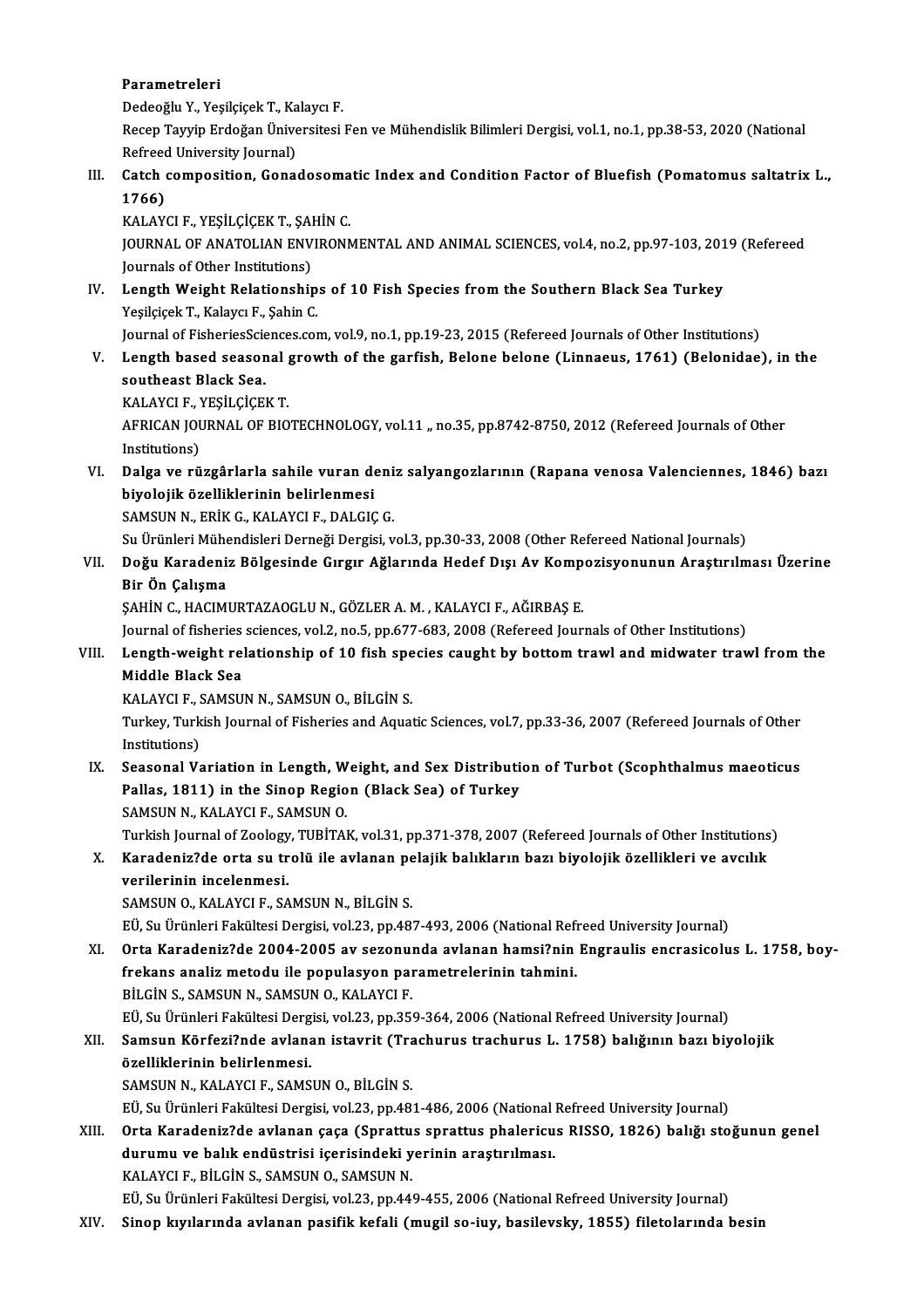içeriklerinin dağılımı.

ERDEM M. E., KALAYCI F., SAMSUN N.

E.Ü,SuÜrünleriFakültesiDergisi,vol.23,pp.421-424,2006 (NationalRefreedUniversity Journal)

- ERDEM M. E. , KALAYCI F., SAMSUN N.<br>E.Ü, Su Ürünleri Fakültesi Dergisi, vol.23, pp.421-424, 2006 (National Refreed University Journal)<br>XV. A study on recent variations in the population structure of european anchovy (E E.Ü, Su Ürünleri Fakültesi Dergisi, vol.23, pp.421-424, 20<br>A study on recent variations in the population str<br>encrasicolus L., 1758) in the Southern Black Sea.<br>SAMSUN O. SAMSUN N. KALAYCUE, PULCIN S A study on recent variations in the popul<br>encrasicolus L., 1758) in the Southern Bl<br>SAMSUN O., SAMSUN N., KALAYCI F., BİLGİN S.<br>FÜ Su Ürünleri Fekültesi Dergisl vel 22 nn 20 encrasicolus L., 1758) in the Southern Black Sea.<br>SAMSUN O., SAMSUN N., KALAYCI F., BİLGİN S.<br>EÜ, Su Ürünleri Fakültesi Dergisİ, vol.23, pp.301-306, 2006 (National Refreed University Journal)<br>Sinon Bölgesinde (Karadenia) A SAMSUN O., SAMSUN N., KALAYCI F., BİLGİN S.<br>EÜ, Su Ürünleri Fakültesi Dergisİ, vol.23, pp.301-306, 2006 (National Refreed University Journal)<br>XVI. Sinop Bölgesinde (Karadeniz) Avlanan Kalkan (Scophthalmus maeoticus Pal
- EÜ, Su Ürünleri Fakültesi Dergisİ, vol.23, pp.301-306, 2006 (Natio<br>Sinop Bölgesinde (Karadeniz) Avlanan Kalkan (Scophthal<br>Verimi ile Protein ve Yağ Oranlarının Mevsimsel Değişimi<br>SAMSUN N. SAMSUN O. KALAYÇER Sinop Bölgesinde (Karadeniz) A<br>Verimi ile Protein ve Yağ Oranla<br>SAMSUN N., SAMSUN O., KALAYCI F.<br>Evet Üniversitesi Fen Bilimleri Ensti Verimi ile Protein ve Yağ Oranlarının Mevsimsel Değişimi<br>SAMSUN N., SAMSUN O., KALAYCI F.<br>Fırat Üniversitesi Fen Bilimleri Enstitüsü Fen ve Mühendislik Bilimleri Dergisi, vol.17, no.4, pp.629-935, 2005<br>(National Befreed Un

SAMSUN N., SAMSUN O., KALAYCI F.<br>Fırat Üniversitesi Fen Bilimleri Enstitü:<br>(National Refreed University Journal)<br>Survival Bates of Blask See Turbe (National Refreed University Journal)<br>XVII. Survival Rates of Black Sea Turbot (Scophthalmus maeoticus Pallas, 1811) Captured by Bottom

(National Refreed University Journal)<br>Survival Rates of Black Sea Turbot (Scophthalmus maeoticus Pallas, 1811) Captul<br>Turbot Gillnets in Different Depths and Fishing Seasons Between 1999 and 2004<br>SAMSUN N. KALAYCLE Survival Rates of Blaq<br>Turbot Gillnets in Dif<br>SAMSUN N., KALAYCI F.<br>TURVISH JOURNAL OF E Turbot Gillnets in Different Depths and Fishing Seasons Between 1999 and 2004<br>SAMSUN N., KALAYCI F.<br>TURKISH JOURNAL OF FISHERIES AND AQUATIC SCIENCES, vol.5, pp.57-62, 2005 (Refereed Journals of Other<br>Institutions)

SAMSUN N., I<br>TURKISH JOU<br>Institutions)<br>Orte Kanade TURKISH JOURNAL OF FISHERIES AND AQUATIC SCIENCES, vol.5, pp.57-62, 2005 (Refereed Journal<br>Institutions)<br>XVIII. Orta Karadeniz?de dağılım gösteren karagöz istavrit?in (Trachurus trachurus L., 1758)

- Institutions)<br>Orta Karadeniz?de dağılım gösteren karagöz istavrit?in (Trachurus tr<br>(Pisces:carangidae) mevsimsel beslenme rejimi üzerine ilk gözlemler,<br>RAYHAN R. KALAYCLE, SEVER T.M., SAMSUN N Orta Karadeniz?de dağılım gösteren karagöz<br>(Pisces:carangidae) mevsimsel beslenme rej<br>BAYHAN B., KALAYCI F., SEVER T. M. , SAMSUN N.<br>Türk Sugul Yasam Dergisi, val 3, na 4, nn 110, 114 (Pisces:carangidae) mevsimsel beslenme rejimi üzerine ilk gözlemler,<br>BAYHAN B., KALAYCI F., SEVER T. M. , SAMSUN N.<br>Türk Sucul Yaşam Dergisi,, vol.3, no.4, pp.110-114, 2005 (Other Refereed National Journals)<br>Sinon bölgesin
- BAYHAN B., KALAYCI F., SEVER T. M. , SAMSUN N.<br>Türk Sucul Yaşam Dergisi,, vol.3, no.4, pp.110-114, 2005 (Other Refereed National Journals)<br>XIX. Sinop bölgesinde avlanan kalkan (Scophthalmus. maeoticus Pallas, 1811) bal Türk Sucul Yaşam Dergisi,, vol.3, no.4, pp.11<br>Sinop bölgesinde avlanan kalkan (Sco<br>morfolojik özelliklerinin belirlenmesi,<br>SAMSUN N. KALAVCLE, SAMSUN S Sinop bölgesinde avlanan kalka:<br>morfolojik özelliklerinin belirle:<br>SAMSUN N., KALAYCI F., SAMSUN S.<br>Türk Sugul Yasam Dargisi val 3, no. <mark>morfolojik özelliklerinin belirlenmesi,</mark><br>SAMSUN N., KALAYCI F., SAMSUN S.<br>Türk Sucul Yaşam Dergisi, vol.3, no.4, pp.57-63, 2005 (Other Refereed National Journals)<br>Orta Karadaniz (Sinan)?da kalkan avalığı, birim gabadaki a

SAMSUN N., KALAYCI F., SAMSUN S.<br>Türk Sucul Yaşam Dergisi, vol.3, no.4, pp.57-63, 2005 (Other Refereed National Journals)<br>XX. Orta Karadeniz (Sinop)?de kalkan avcılığı, birim çabadaki av miktarı ve kalkan ağlarının<br>Öre Türk Sucul Yaşam Dergisi, vol.<br>Orta Karadeniz (Sinop)?de<br>özelliklerinin belirlenmesi<br>SAMSUN N. KALAVCLE Orta Karadeniz (Sino<br>özelliklerinin belirlen<br>SAMSUN N., KALAYCI F.<br>SDÜ Eğirdir Su Ürünleri

özelliklerinin belirlenmesi<br>SAMSUN N., KALAYCI F.<br>SDÜ, Eğirdir Su Ürünleri Fakültesi Dergisi Dergisi, vol.2, no.12, pp.100-109, 2004 (National Refreed University SAMSUN<br>SDÜ, Eğir<br>Journal)<br>Zargana SDÜ, Eğirdir Su Ürünleri Fakültesi Dergisi Dergisi, vol.2, no.12, pp.100-109, 2004 (National Refreed University<br>Journal)<br>XXI. Zargana Balığı (Belone belone euxini Günther, 1866) Et Veriminin Mevsim, Yaş ve Cinsiyete Gö

Journal)<br>Zargana<br>Değişimi<br>P<sup>it Cin S</sup> Zargana Balığı (Belone belone euxini Gür<br>Değişimi<br>BİLGİN S., SAMSUN N., KALAYCI F., SAMSUN 0.<br>SDÜ Fğirdir Su Ürünleri Fekültesi Dergisi vel De<mark>ğişimi</mark><br>BİLGİN S., SAMSUN N., KALAYCI F., SAMSUN O.<br>SDÜ, Eğirdir Su Ürünleri Fakültesi Dergisi, vol.2, no.12, pp.1-6, 2004 (National Refreed University Journal)<br>Din Borakstasında Kansa Büyüklüğünün Sosisilik Üserine Etk

SDÜ, Eğirdir Su Ürünleri Fakültesi l<br>Dip Paraketasında Kanca Büyü<br>KALAYCI F., ERDEM Y., SAMSUN N.<br>SDÜ, Eğirdir Su Ürünleri Fakültesi l

BİLGİN S., SAMSUN N., KALAYCI F., SAMSUN O.<br>SDÜ, Eğirdir Su Ürünleri Fakültesi Dergisi, vol.2, no.12, pp.1-6, 2004 (Nat<br>XXII. Dip Paraketasında Kanca Büyüklüğünün Seçicilik Üzerine Etkisi.<br>KALAYCI F., ERDEM Y., SAMSUN N.

SDÜ, Eğirdir Su Ürünleri Fakültesi Dergisi, vol.2, no.10, pp.52-63, 2003 (National Refreed University Journal)

## Refereed Congress / Symposium Publications in Proceedings

efereed Congress / Symposium Publications in Proceedings<br>I. Seasonal Changes of Fish Diversity and Species Composition in Borçka Dam Lake (Lower Çoruh<br>River Pesin, NE Turkey) **River Basin, NE Turkey)**<br>River Basin, NE Turkey)<br>Nesligesk T. Kelaya E Seasonal Changes of<br>River Basin, NE Turl<br>Yeşilçiçek T., Kalaycı F.<br>2nd International Sumi Ri<mark>ver Basin, NE Turkey)</mark><br>Yeşilçiçek T., Kalaycı F.<br>2nd International Symposium on Biodiversity Research, Rize, Turkey, 19 November 2020, pp.255<br>Composison of Biodiversity Indiaes and Distribution of Some Eish Spesies in t

Yeşilçiçek T., Kalaycı F.<br>2nd International Symposium on Biodiversity Research, Rize, Turkey, 19 November 2020, pp.255<br>II. Comparison of Biodiversity Indices and Distribution of Some Fish Species in the Southeastern Bl 2nd Internat<br>Comparison<br>Sea Coasts<br>VESU CICER Comparison of Biodiversity Indice<br>Sea Coasts<br>YEŞİLÇİÇEK T., KALAYCI F., CEYLAN Y.<br>The 2rd International Sumpesium on E Sea Coasts<br>YEŞİLÇİÇEK T., KALAYCI F., CEYLAN Y.<br>The 3rd International Symposium on EuroAsian Biodiversity, 5 - 08 July 2017<br>Companison of Biodiversity Indises and Distribution of Some Eish Sp

YEŞİLÇİÇEK T., KALAYCI F., CEYLAN Y.<br>The 3rd International Symposium on EuroAsian Biodiversity, 5 - 08 July 2017<br>III. Comparison of Biodiversity Indices and Distribution of Some Fish Species in the Southeastern Black<br>S The 3rd Inte<br><mark>Compariso</mark><br>Sea Coasts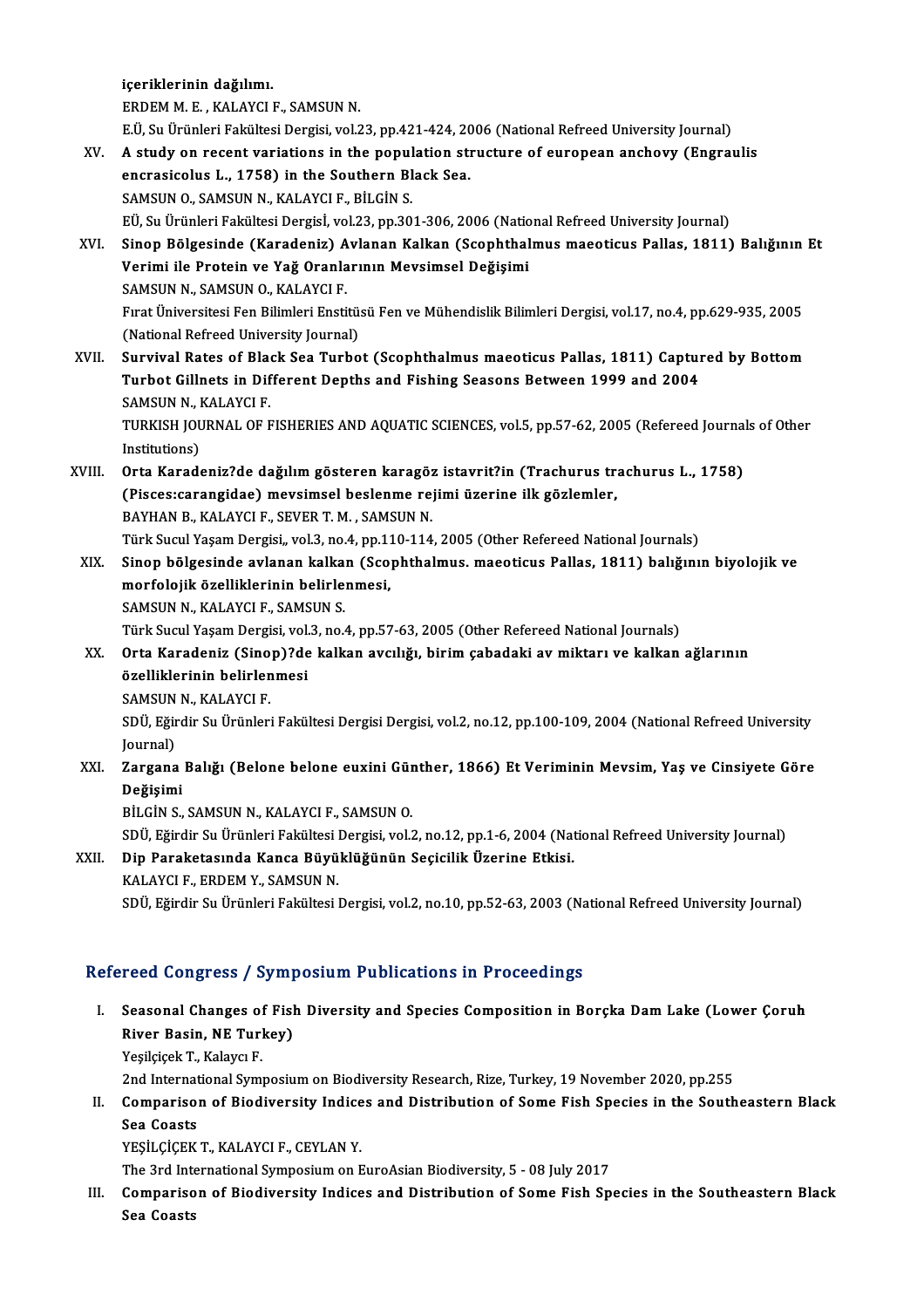YEŞİLÇİÇEK T., KALAYCI F., CEYLAN Y.

The 3rd International Symposium on EuroAsian Biodiversity, Minsk, Belarus, 5 - 08 July 2017, pp.512

YEŞİLÇİÇEK T., KALAYCI F., CEYLAN Y.<br>The 3rd International Symposium on EuroAsian Biodiversity, Minsk, Belarus, 5 - 08 July 2017, pp.512<br>IV. Comparison of Biodiversity Indices and Distribution of Some Fish Species in t The 3rd Inte<br>Comparison<br>Sea Coasts<br>VESU CICER Comparison of Biodiversity Indice<br>Sea Coasts<br>YEŞİLÇİÇEK T., KALAYCI F., CEYLAN Y.<br>The 2rd International Supposium on E

Sea Coasts<br>YEŞİLÇİÇEK T., KALAYCI F., CEYLAN Y.<br>The 3rd International Symposium on EuroAsian Biodiversity, Minsk, Belarus, 5 - 08 July 2017, pp.512

# YEŞİLÇİÇEK T., KALAYCI F., CEYLAN Y.<br>The 3rd International Symposium on EuroAsian Biodiversity, Minsk, Belarus, 5<br>V. BYCATCH OF THE MIDWATER TRAWL ON THE SOUTHERN BLACK SEA<br>CEVLAN V. VESLI CİCEK T. SAHİN C. KALAYCLE The 3rd International Symposium on EuroAsian<br>**BYCATCH OF THE MIDWATER TRAWL ON 1**<br>CEYLAN Y., YEŞİLÇİÇEK T., ŞAHİN C., KALAYCI F.<br>FARA 2014. International Symposium On Fisher

BYCATCH OF THE MIDWATER TRAWL ON THE SOUTHERN BLACK SEA<br>CEYLAN Y., YEŞİLÇİÇEK T., ŞAHİN C., KALAYCI F.<br>FABA 2014: International Symposium On Fisheries and Aquatic Sciences, Trabzon, Turkey, 25 - 27 September<br>2014 CEYLA<br>FABA<br>2014 FABA 2014: International Symposium On Fisheries and Aquatic Sciences, Trabzon, Turkey, 25 - 27 September<br>2014<br>VI. Karadeniz?de Gırgır ve Ortasu Trolü Avcılığının Son Yıllardaki Gelişiminin Karşılaştırmalı Olarak<br>İncelenmes

# 2014<br>Karadeniz?d<br>İncelenmesi.<br>SAMSUN O. Al Karadeniz?de Gırgır ve Ortas<br>İncelenmesi.<br>SAMSUN 0., AKSU H., KALAYCI F.<br>YV. Ulucel Su Ürünleri Semnerray İncelenmesi.<br>SAMSUN 0., AKSU H., KALAYCI F.<br>XV. Ulusal Su Ürünleri Sempozyumu, Rize, Turkey, 1 - 04 July 2009, pp.134<br>Dogu Kanadanir'de Cingir Teknolori ile Farkli Dorinliklarde Yanile:

## SAMSUN 0., AKSU H., KALAYCI F.<br>XV. Ulusal Su Ürünleri Sempozyumu, Rize, Turkey, 1 - 04 July 2009, pp.134<br>VII. Dogu Karadeniz'de Girgir Tekneleri ile Farkli Derinliklerde Yapilan Avciligin Hedef Disi Av<br>Komposisuon XV. Ulusal Su Ür<br><mark>Dogu Karaden</mark><br>Komposizyon<br>SAH<sup>iN C. CEVL /</sup> Dogu Karadeniz'de Girgir Tekneleri ile Farkli Derir<br>Komposizyon<br>ŞAHİN C., CEYLAN Y., KALAYCI F., HACIMURTAZAOGLU N.<br>15. HUISAL SU ÜPÜNI EPI SEMPOZYUMU Bire Turkay 1 Komposizyon<br>ŞAHİN C., CEYLAN Y., KALAYCI F., HACIMURTAZAOGLU N.<br>15. ULUSAL SU ÜRÜNLERI SEMPOZYUMU, Rize, Turkey, 1 - 04 July 2009, pp.167

VIII. Rize İlinde Küçük Ölçekli Balıkçılığın Sosyo-Ekonomik Yapısı KALAYCI F., ŞAHİN C., SAMSUN S., HACIMURTAZAOGLU N. Rize İlinde Küçük Ölçekli Balıkçılığın Sosyo-Ekonomik Yapısı<br>KALAYCI F., ŞAHİN C., SAMSUN S., HACIMURTAZAOGLU N.<br>XV. Ulusal Su Ürünleri Sempozyumu, Rize, Turkey, 1 - 04 July 2009, pp.134<br>Sinon Kurlarında Aylanan Bazı Balık

IX. Sinop Kıyılarında Avlanan Bazı Balık Türlerinin Kimyasal Kalitelerinin Karşılaştırılması XV. Ulusal Su Ürünleri Sempozyumu, R<br>Sinop Kıyılarında Avlanan Bazı Ba<br>ERDEM M. E. , KALAYCI F., SAMSUN N.<br>YIV Ulusal Su Ürünleri Sempozzumu, A

XIV Ulusal Su Ürünleri Sempozyumu, Muğla, Turkey, 4 - 07 September 2007, pp.189

X. Sinop Bölgesinde Dip Ağlarında Iskarta (Discard) Olarak Avlanan Lapin (Symphodus Tinca, XIV Ulusal Su Ürünleri Sempozyumu, Muğla, Turkey, 4 - 07 September 2007, pp.189<br>Sinop Bölgesinde Dip Ağlarında Iskarta (Discard) Olarak Avlanan Lapin (Symphodus T<br>Linnaeus, 1758) (Labridae) Balığının Biyolojik Özellikleri Sinop Bölgesinde Dip Ağlarında Iskarta (Discard)<br>Linnaeus, 1758) (Labridae) Balığının Biyolojik Öze<br>KALAYCI F., SAMSUN N., SAMSUN O., ŞAHİN C., DALGIÇ G.<br>YIV Hlugal Sı Ürünleri Samnazınımı Muğla Turkay 4., Q Linnaeus, 1758) (Labridae) Balığının Biyolojik Özellikleri Ve Et Veriminin Belii<br>KALAYCI F., SAMSUN N., SAMSUN O., ŞAHİN C., DALGIÇ G.<br>XIV. Ulusal Su Ürünleri Sempozyumu, Muğla, Turkey, 4 - 07 September 2007, pp.154-155<br>Do

## KALAYCI F., SAMSUN N., SAMSUN O., ŞAHİN C., DALGIÇ G.<br>XIV. Ulusal Su Ürünleri Sempozyumu, Muğla, Turkey, 4 - 07 September 2007, pp.154-155<br>XI. Doğu Karadeniz Bölgesinde Gırgır Ağlarında Hedef Dışı Av Kompozisyonunun Ar XIV. Ulusal Su Üri<br>Doğu Karadeni:<br>Bir Ön Çalışma<br>SAHİN G. HACIMI Doğu Karadeniz Bölgesinde Gırgır Ağlarında Hedef Dışı Av Komp<br>Bir Ön Çalışma<br>ŞAHİN C., HACIMURTAZAOĞLU N., GÖZLER A. M. , KALAYCI F., AĞIRBAŞ E.<br>14 Hlucel Su Ürünleri Semnerunun, Muğla Turkey 1 - 04 Sentember 200 Bir Ön Çalışma<br>ŞAHİN C., HACIMURTAZAOĞLU N., GÖZLER A. M. , KALAYCI F., AĞIRBAŞ E.<br>14. Ulusal Su Ürünleri Sempozyumu, Muğla, Turkey, 1 - 04 September 2007<br>Ülkemiz Su Ürünleri Avalığı Sektönünde Semaun İli Balıkalığının Öl

ŞAHİN C., HACIMURTAZAOĞLU N., GÖZLER A. M. , KALAYCI F., AĞIRBAŞ E.<br>14. Ulusal Su Ürünleri Sempozyumu, Muğla, Turkey, 1 - 04 September 2007<br>XII. Ülkemiz Su Ürünleri Avcılığı Sektöründe Samsun İli Balıkçılığının Önemi, 14. Ulusal Su Ürünleri Sempozyumu, Muğla,<br>Ülkemiz Su Ürünleri Avcılığı Sektöründ<br>Araştırmalar Işığında Çözüm Önerileri<br>SAMSUN O, KALAYÇUE, BU ÇİN S, SAMSUN

SAMSUN O., KALAYCI F., BİLGİN S., SAMSUN N.

Geçmişten Geleceğe Samsun Sempozyumu, Samsun, Turkey, 4 - 06 May 2006, pp.549-564

XIII. Sinop Yöresinde Küçük Balıkçılar Tarafından Avlanan Palamut (Sarda sadra Bloch, 1758) Balığının Geçmişten Geleceğe Samsun Sempozyumu, Samsun, Tu<br>Sinop Yöresinde Küçük Balıkçılar Tarafından Av<br>Av Kompozisyonu ve Et Veriminin Araştırılması<br>SAMSUN N. SAMSUN O. BU CİN S. KALAYÇI E Sinop Yöresinde Küçük Balıkçılar Tarafın<br>Av Kompozisyonu ve Et Veriminin Araştıı<br>SAMSUN N., SAMSUN 0., BİLGİN S., KALAYCI F.<br>YU Ulucal Su Ürünleri Semperununu Bildiriler I

SAMSUN N., SAMSUN O., BİLGİN S., KALAYCI F.<br>XII. Ulusal Su Ürünleri Sempozyumu Bildiriler Kitabı, Elazığ, Turkey, 2 - 05 September 2003, pp.506-511

SAMSUN N., SAMSUN O., BİLGİN S., KALAYCI F.<br>XII. Ulusal Su Ürünleri Sempozyumu Bildiriler Kitabı, Elazığ, Turkey, 2 - 05 September 2003, pp.506-511<br>XIV. Zargana (Belone belone euxini, Günther, 1866) Balığının Yaş, Büyü XII. Ulusal Su Ürünleri Sempozyumu Bildiriler Kitabı, Elazığ, Turkey, 2 - 05 September 2003, pp.506-511<br>Zargana (Belone belone euxini, Günther, 1866) Balığının Yaş, Büyüme, Ölüm Oranları İle Ko<br>Faktörü ve Et Veriminin Araş Zargana (Belone belone euxini, Günther,<br>Faktörü ve Et Veriminin Araştırılması. XII<br>SAMSUN 0., SAMSUN N., BİLGİN S., KALAYCI F.<br>YU Ulucel Su Ürünleri Semnerrumu Bildiriler I Faktörü ve Et Veriminin Araştırılması. XII. Ulusal Su Ürünleri Sempozyumu Bildiriler Kitabı<br>SAMSUN O., SAMSUN N., BİLGİN S., KALAYCI F.<br>XII. Ulusal Su Ürünleri Sempozyumu Bildiriler Kitabı, Elazığ, Turkey, 2 - 05 September

## Other Publications

ther Publications<br>I. Ülkemizde Avcılığın Su Ürünleri Üretimindeki Yeri ve Rize İlinin Katkısı.<br>KALAYÇUE T<br>Tikemizde<br>KALAYCI F.<br>Presentatio Ülkemizde Avcılığın S<br>KALAYCI F.<br>Presentation, pp.1, 2008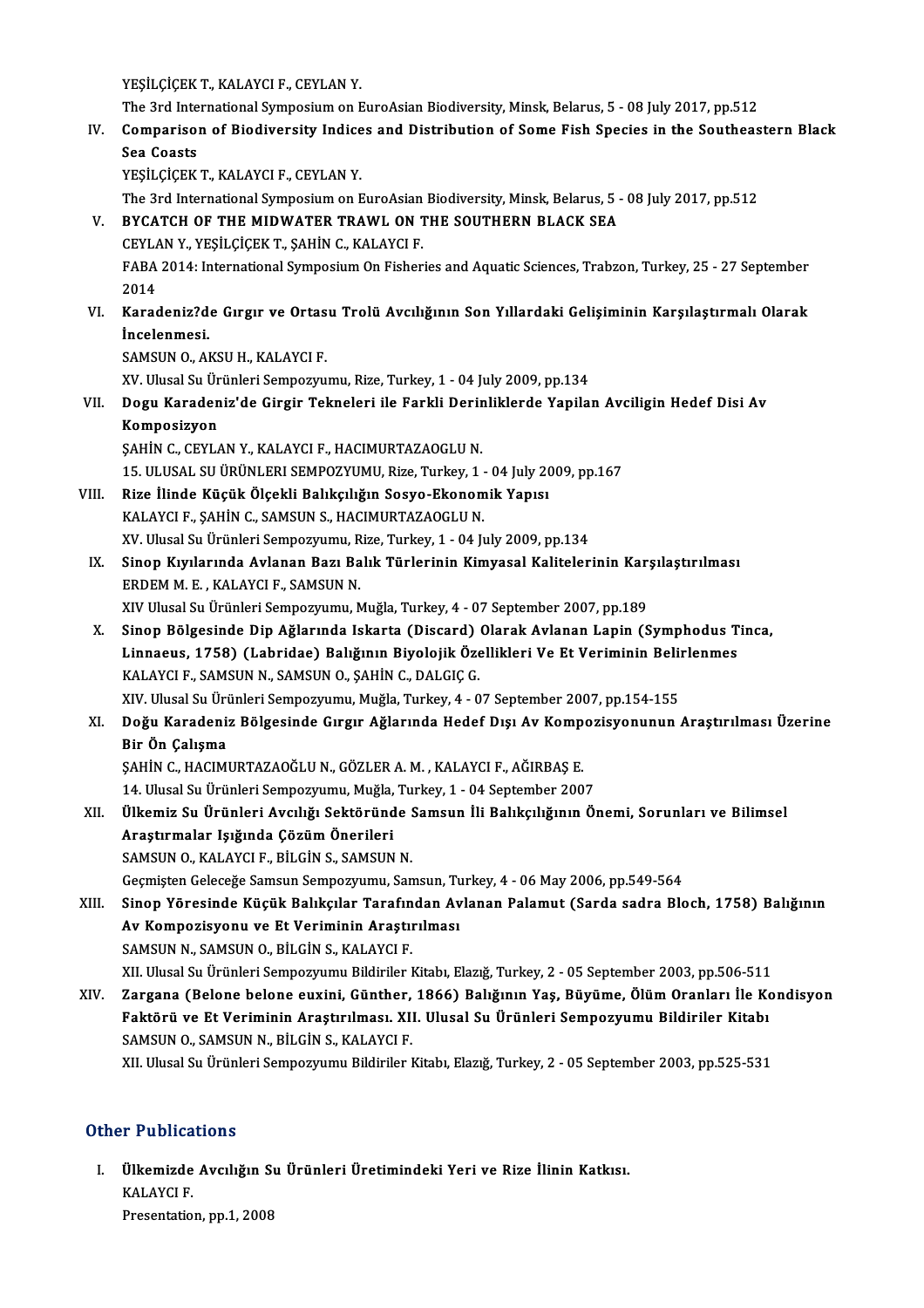- II. Ortasu Trolü ve Karadeniz?de Ortasu Trol Avcılığı.<br>Pilçin S. KALAVÇLE, SAMSUN N. SAMSUN Q. HĞUP Ö. Ortasu Trolü ve Karadeniz?de Ortasu Trol Avcılığ<br>BİLGİN S., KALAYCI F., SAMSUN N., SAMSUN O., UĞUR Ö.<br>Teshnisal Repert np 20, 25, 2006 Ortasu Trolü ve Karadeniz?de<br>BİLGİN S., KALAYCI F., SAMSUN N.<br>Technical Report, pp.20-25, 2006<br>Karadeniz?de Case Avsılığı ve
- BİLGİN S., KALAYCI F., SAMSUN N., SAMSUN O., UĞUR Ö.<br>Technical Report, pp.20-25, 2006<br>III. Karadeniz?de Çaça Avcılığı ve Su Ürünleri Balık Unu ve Yağı Sanayinde Kullanımı,<br>KALAYCLE Technical R<br><mark>Karadeniz</mark><br>KALAYCI F.<br>Presentatio Karadeniz?de Çaça Avcıl<br>KALAYCI F.<br>Presentation, pp.1-3, 2006

# Presentation, pp.1-3, 2006<br>Supported Projects

ŞAHİNC.,BALTAF.,KAYIŞ Ş.,ARIMANKARABULUTH.,DELİHASANSONAYF.,KURTOĞLUİ.Z. ,KALAYCIF.,KORAL S., YAHİN C., BALTA F., KAYIŞ Ş., ARIMAN KARABULUT H., DELİHASAN SONAY F., KURTOĞLU İ. Z. , KALAYCI F., KORAL<br>YEŞİLÇİÇEK T., CEYLAN Y., Project Supported by Higher Education Institutions, Su Ürünleri Fakültesi Kapalı Devre<br>Ali ŞAHİN C., BALTA F., KAYIŞ Ş., ARIMAN KARABULUT H., DELİHASAN SONAY F., KURTOĞLU İ. Z. , KALAYCI F., KORAL S.,<br>YEŞİLÇİÇEK T., CEYLAN Y., Project Supported by Higher Education Institutions, Su Ürünleri Fakültesi Kapalı Devre YEŞİLÇİÇEK T., CEYLAN Y., Project Supported by Higher Education Institutions, Su Ürünleri Fakültesi Kapalı Devre<br>Akvaryum Sisteminin Kurulması Ve Karadeniz Araştırma Gemisinin Örnekleme Özelliklerinin Geliştirilmesi, 2016 Akvaryum Sisteminin Kurulması Ve Karadeniz Araştırma Gemisinin Örnekleme Özelliklerinin Geliştirilmesi, 2016 - 2018<br>KALAYCI F., ŞAHİN C., DEDEOĞLU Y., YEŞİLÇİÇEK T., CEYLAN Y., Project Supported by Higher Education Institu KALAYCI F., SAHIN C., DEDEOĞLU Y., YEŞİLÇİÇEK T., CEYLAN Y., Project Supported by Higher Education Institutions, Borçka Baraj Gölü (Artvin)'nde Yaşayan Yayın Balığı (Silurus glanis L., 1758)'nın Biyo-ekolojik Özelliklerinin<br>Belirlenmesi, 2015 - 2018<br>KALAYCI F., Project Supported by Other Official Institutions, Av Araçlarının Kadın El

Belirlenmesi, 2015 - 2018<br>KALAYCI F., Project Supported by Other Official Institution:<br>Uzman İş Gücünün Rize İli'ne Kazandırılması, 2017 - 2017<br>PALGIS G. KALAYCUE, KORAL S. EU Supported Other Pro KALAYCI F., Project Supported by Other Official Institutions, Av Araçlarının Kadın Eliyle Donamı ve Tamiri Konusunda<br>Uzman İş Gücünün Rize İli'ne Kazandırılması, 2017 - 2017<br>DALGIÇ G., KALAYCI F., KORAL S., EU Supported Ot

Uzman İş Gücünün Rize İli'ne Kazandırılması, 2017 - 2017<br>DALGIÇ G., KALAYCI F., KORAL S., EU Supported Other Project, UniEuroFish - Strenghtening the UNIversity as Driver of<br>the Socio-economic and Environmental Sustainabil DALGIÇ G., K.<br>the Socio-eco<br>2014 - 2016<br>Pilgin S. Vesi the Socio-economic and Environmental Sustainability in the Process of EUROpean Harmonization of the FISHery Sector,<br>2014 - 2016<br>Bilgin S., Yeşilçiçek T., Şahin C., Kalaycı F., Ceylan Y., Köse Ö., Onay H., Project Supported

2014 - 2016<br>Bilgin S., Yeşilçiçek T., Şahin C., Kalaycı F., Ceylan Y., Köse Ö., Onay H., Project Supported by Higher Education Institutic<br>Karadeniz Yunusları ve Balıkçılıkla Etkileşimi Karaya Vuran Yunuslar Rize ve Artvin Karadeniz Yunusları ve Balıkçılıkla Etkileşimi Karaya Vuran Yunuslar Rize ve Artvin kıyı şeridi ve Kalkan Dip Uzatma<br>Solungaç Ağlarının Etkisi, 2010 - 2013 Karadeniz Yunusları ve Balıkçılıkla Etkileşimi Karaya Vuran Yunuslar Rize ve Artvin kıyı şeridi ve Kalkan Dip Uzatma<br>Solungaç Ağlarının Etkisi, 2010 - 2013<br>KALAYCI F., Project Supported by Higher Education Institutions, Ri

Solungaç Ağlarının Etkisi, 2010 - 2013<br>KALAYCI F., Project Supported by Higher Education<br>Ağlarının Seçiciliklerinin Araştırılması, 2010 - 2011<br>KALAYCLE, Project Supported by Other Official Inst KALAYCI F., Project Supported by Higher Education Institutions, Rize Bölgesinde Kullanılan Solungaç Ve Fanyalı Uzatma<br>Ağlarının Seçiciliklerinin Araştırılması, 2010 - 2011<br>KALAYCI F., Project Supported by Other Official In

Ağlarının Seçiciliklerinin Araştırılması, 2010 - 2011<br>KALAYCI F., Project Supported by Other Official Institutions, KARADEI<br>SOSYO-EKONOMİK ETKİLERİNİN DEĞERLENDİRİLMESİ, 2009 - 2011<br>KORAL S. KALAYCUE, AĞIPPAS E. ELLERAMEYI KALAYCI F., Project Supported by Other Official Institutions, KARADENİZDE BALIKÇILIK YÖNETİMİ UYGULAMALARIN<br>SOSYO-EKONOMİK ETKİLERİNİN DEĞERLENDİRİLMESİ, 2009 - 2011<br>KORAL S., KALAYCI F., AĞIRBAŞ E., EU Framework Program P

SOSYO-EKONOMİK ETKİLERİNİN DEĞERLENDİRİLMESİ, 2009 - 2011<br>KORAL S., KALAYCI F., AĞIRBAŞ E., EU Framework Program Project, Pescalex Leonarda da Vinci Project (Provision of<br>online blended learning Voll learning modules for a KORAL S., KA<br>online blende<br>2008 - 2010<br>KALAVCLE online blended learning Voll learning modules for aquaculture-Excellence in fish health management/fish pathology).<br>2008 - 2010<br>KALAYCI F., DALGIÇ G., EU Supported Other Project, Feasibility of monitoring fishing vessel ac

2008 - 2010<br>KALAYCI F., DALGIÇ G., EU Supported Other Project, Feasibility of monitoring fishing vessel activity in the Black Sea using<br>automatic identificattion system (AIS) technology, 2002 - 2004

### Activities in Scientific Journals

Journal of Eta Maritime Science, Committee Member, 2020 - Continues recerveres en soronenno journano<br>Journal of Eta Maritime Science, Committee Member, 2020 - Continues<br>Recep Tayyip Erdoğan Üniversitesi Fen ve Mühendislik Bilimleri Dergisi, Editor, 2019 - Continues<br>Journal of Anatolian Env Journal of Eta Maritime Science, Committee Member, 2020 - Continues<br>Recep Tayyip Erdoğan Üniversitesi Fen ve Mühendislik Bilimleri Dergisi, Editor, 2019 - Contin<br>Journal of Anatolian Environmental&Animal Sciences, Committe Journal of Anatolian Environmental&Animal Sciences, Committee Member, 2016 - Continues<br>Memberships / Tasks in Scientific Organizations

Memberships / Tasks in Scientific Organizations<br>Mersin Balıklarını Koruma ve Yaşatma Derneği Üyeleri, Member, 2001 - Continues<br>Su Ürünleri Mühandisleri Derneği Member, 2000, *C*ontinues Suumberbinpe 7 Tabile in berentime organizationi<br>Mersin Balıklarını Koruma ve Yaşatma Derneği Üyeleri, Memb<br>Su Ürünleri Mühendisleri Derneği, Member, 2000 - Continues Su Ürünleri Mühendisleri Derneği, Member, 2000 - Continues<br>Scientific Refereeing

Marine and Life Sciences, Other journals, September 2020 Journal of New Results in Science, National Scientific Refreed Journal, March 2020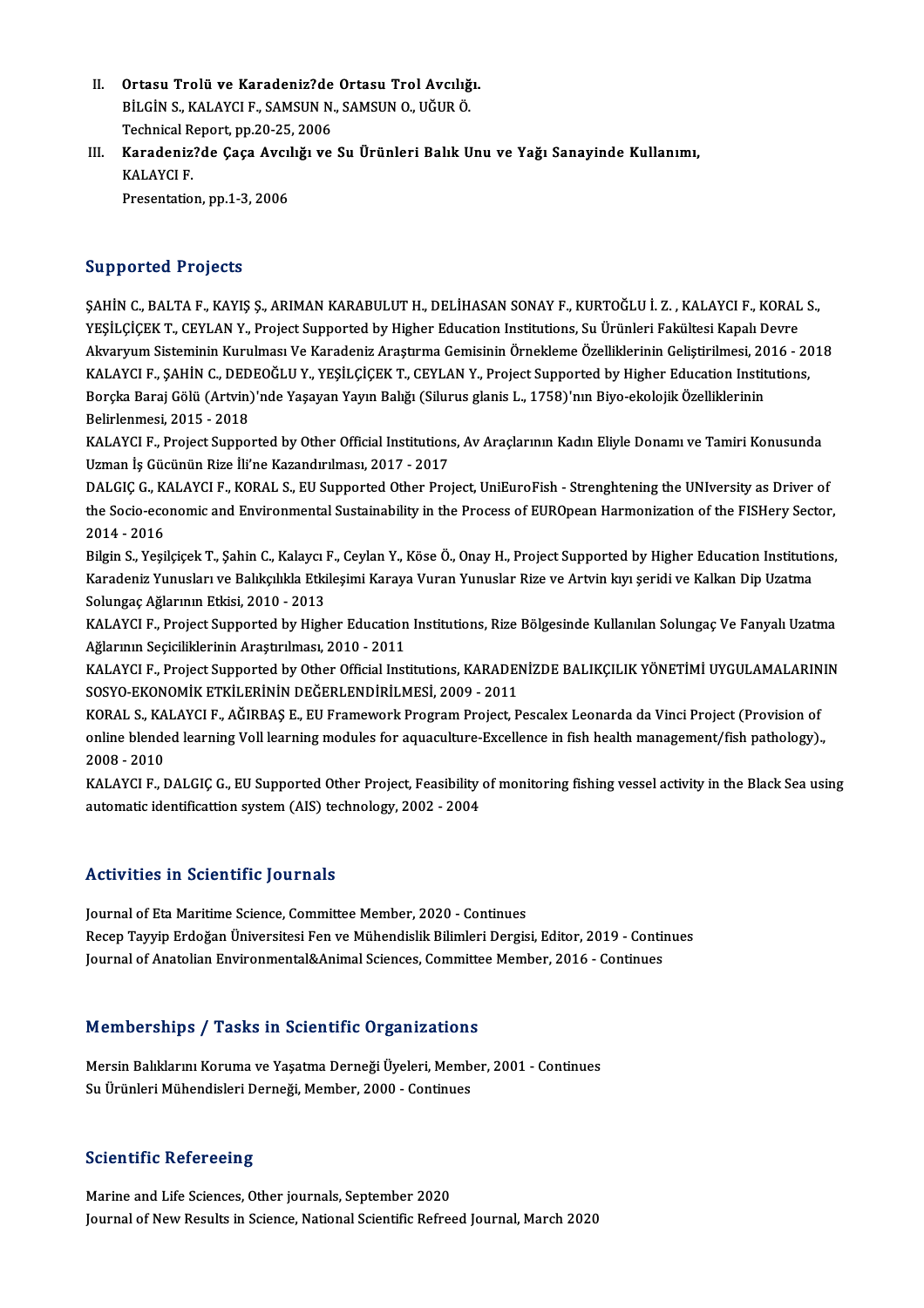Journal of Anatolian Environmental&Animal Sciences, National Scientific Refreed Journal, April 2019<br>Preject Supperted by Hisber Education Institutions, Jonuary 2019 Journal of Anatolian Environmental&Animal Sciences, National Scie<br>Project Supported by Higher Education Institutions, January 2019<br>TURITAK Preject, Desember 2019 Journal of Anatolian Environmenta<br>Project Supported by Higher Educa<br>TUBITAK Project, December 2018<br>Project Supported by Higher Educa Project Supported by Higher Education Institutions, January 2019<br>TUBITAK Project, December 2018<br>Project Supported by Higher Education Institutions, September 2018<br>TUBITAK Project, April 2018 TUBITAK Project, December 2<br>Project Supported by Higher<br>TUBITAK Project, April 2018<br>Journal of Anatolian Environn Journal of Anatolian Environmental&Animal Sciences, National Scientific Refreed Journal, March 2018 TUBITAK Project, April 2018<br>Journal of Anatolian Environmental&Animal Sciences, National Scientific Refreed Journal, Marc<br>Ege Journal of Fisheries and Aquatic Sciences, National Scientific Refreed Journal, March 2018<br>TURIT Journal of Anatolian Environmenta<br>Ege Journal of Fisheries and Aquat<br>TUBITAK Project, December 2017<br>Turkich Journal of Eisheries and A Ege Journal of Fisheries and Aquatic Sciences, National Scientific Refreed J<br>TUBITAK Project, December 2017<br>Turkish Journal of Fisheries and Aquatic Sciences, SCI Journal, April 2017<br>Turkish Journal of Fisheries and Aquati TUBITAK Project, December 2017<br>Turkish Journal of Fisheries and Aquatic Sciences, SCI Journal, April 2017<br>Turkish Journal of Fisheries and Aquatic Sciences, SCI Journal, February 2017<br>Turkish Journal of Aquatic Sciences, O Turkish Journal of Fisheries and Aquatic Sciences, SCI Journal, April 2017<br>Turkish Journal of Fisheries and Aquatic Sciences, SCI Journal, February 201<br>Turkish Journal of Aquatic Sciences, Other Indexed Journal, February 2 Turkish Journal of Fisheries and Aquatic Sciences, SCI Journal, February 2017<br>Turkish Journal of Aquatic Sciences, Other Indexed Journal, February 2017<br>Turkish Journal of Fisheries and Aquatic Sciences, SCI Journal, Septem Turkish Journal of Aquatic Sciences, Other Indexed Journal, February 2017<br>Turkish Journal of Fisheries and Aquatic Sciences, SCI Journal, September 2016<br>Cahiers de Biologie Marine, SCI Journal, June 2016 Turkish Journal of Fisheries and Aquatic Sciences, SCI Journal, September 2016<br>Cahiers de Biologie Marine, SCI Journal, June 2016<br>Journal of Aquaculture Engineering and Fisheries Research, Other Indexed Journal, May 2016<br>E Cahiers de Biologie Marine, SCI Journal, June 2016<br>Journal of Aquaculture Engineering and Fisheries Research, Other Indexed Jour<br>Ege Journal of Fisheries and Aquatic Science, Other Indexed Journal, May 2016<br>Turkish Journal Journal of Aquaculture Engineering and Fisheries Research, Other Indexed Jou<br>Ege Journal of Fisheries and Aquatic Science, Other Indexed Journal, May 2016<br>Turkish Journal of Fisheries and Aquatic Sciences, SCI Journal, Feb Ege Journal of Fisheries and Aquatic Science, Other Indexed Journal, May 2016<br>Turkish Journal of Fisheries and Aquatic Sciences, SCI Journal, February 2016<br>Turkish Journal of Fisheries and Aquatic Sciences, SCI Journal, De Turkish Journal of Fisheries and Aquatic Sciences, SCI Journal, February 2016 Journal of Applied Ichthyology, SCI Journal, May 2015 Turkish Journal of Fisheries and Aquatic Sciences, SCI Journal, August 2015<br>Journal of Applied Ichthyology, SCI Journal, May 2015<br>Turkish Journal of Fisheries and Aquatic Sciences, SCI Journal, March 2015<br>Preject Sunnarted Journal of Applied Ichthyology, SCI Journal, May 2015<br>Turkish Journal of Fisheries and Aquatic Sciences, SCI Journal, March<br>Project Supported by Higher Education Institutions, November 2014<br>TURITAK Project May 2014 Turkish Journal of Fisheries<br>Project Supported by Higher<br>TUBITAK Project, May 2014<br>International Journal of Mari Project Supported by Higher Education Institutions, November 2014<br>TUBITAK Project, May 2014<br>International Journal of Marine Science, Other Indexed Journal, April 2014<br>Acta Johthyalogica et Piscatoria, SCI Journal, April 20 TUBITAK Project, May 2014<br>International Journal of Marine Science, Other Indexed J<br>Acta Ichthyologica et Piscatoria, SCI Journal, April 2014<br>VINUS Arasturma Bültoni, National Scientific Bofreed Jou International Journal of Marine Science, Other Indexed Journal, April 2014<br>Acta Ichthyologica et Piscatoria, SCI Journal, April 2014<br>YUNUS Araştırma Bülteni, National Scientific Refreed Journal, September 2013<br>YUNUS Arastı Acta Ichthyologica et Piscatoria, SCI Journal, April 2014<br>YUNUS Araştırma Bülteni, National Scientific Refreed Journal, September 2013<br>YUNUS Araştırma Bülteni, National Scientific Refreed Journal, January 2013 Journal of the Marine Biological Association of the United Kingdom, SCI Journal, September 2012 International Journal of Tropical Biology, Other Indexed Journal, September 2011 YUNUS Araştırma Bülteni, National Scientific Refreed Journal, February 2011

#### Scientific Consultations

Scie**ntific Consultations**<br>TÜBİTAK, Project Consultancy, Recep Tayyip Erdogan University, Su Ürünleri Fakültesi, Su Ürünleri Avlama Ve İşleme<br>Telmelejisi Turkey, 2019, Continues TübitAK, Project Consultancy, Recep<br>TübiTAK, Project Consultancy, Recep<br>TübiTAK, Project Consultancy, Becep TÜBİTAK, Project Consultancy, Recep Tayyip Erdogan University, Su Ürünleri Fakültesi, Su Ürünleri Avlama Ve İşleme<br>Teknolojisi, Turkey, 2019 - Continues<br>TüBİTAK, Project Consultancy, Recep Tayyip Erdogan University, Su Ürü

Teknolojisi, Turkey, 2019 - Continues<br>TÜBİTAK, Project Consultancy, Recep Tayyip Erdogan University, Su Ürünleri Fakültesi, Su Ürünleri Avlama Ve İşleme<br>Teknolojisi, Turkey, 2019 - Continues

#### **Edit Congress and Symposium Activities**

UniEuroFish -Strengthening the UNIversity as driver of the socio-economic and environmental sustainability in the part wongs one and by mpodeum stock rates<br>UniEuroFish -Strengthening the UNIversity as driver of the socio-economic and environmental sustainability in the<br>UniEuroFish, Strengthening the UNIversity as driver of the socio e UniEuroFish -Strengthening the UNIversity as driver of the socio-economic and environmental sustainability in the<br>process of EUROpean harmonization of the FISHery sector, Brussel, Şubat 2015, Attendee, Brussels, Belgium, 2 process of EUROpean harmonization of the FISHery sector, Brussel, Şubat 2015, Attendee, Brussels, Belgiur<br>UniEuroFish -Strengthening the UNIversity as driver of the socio-economic and environmental sustainability<br>process o UniEuroFish -Strengthening the UNIversity as driver of the socio-economic and envi<br>process of EUROpean harmonization of the FISHery sector, Roma, Şubat 2015, Atten<br>1.Ulusal Hamsi Çalıştayı "Sürdürülebilir Balıkçılık", Atte process of EUROpean harmonization of the FISHery sector, Roma,<br>1.Ulusal Hamsi Çalıştayı "Sürdürülebilir Balıkçılık", Attendee, Trabz,<br>XV. Ulusal Su Ürünleri Sempozyumu, Attendee, Rize, Turkey, 2009<br>2. Türkiye Su Ürünleri v 1.Ulusal Hamsi Çalıştayı "Sürdürülebilir Balıkçılık", Attendee, Trabzon, Tu<br>XV. Ulusal Su Ürünleri Sempozyumu, Attendee, Rize, Turkey, 2009<br>2. Türkiye Su Ürünleri ve Kültür Balıkçılığı, Attendee, Rize, Turkey, 2008<br>XIV. Ul XV. Ulusal Su Ürünleri Sempozyumu, Attendee, Rize, Turkey, 2009<br>2. Türkiye Su Ürünleri ve Kültür Balıkçılığı, Attendee, Rize, Turkey, 2008<br>XIV. Ulusal Su Ürünleri Sempozyumu, Attendee, Muğla, Turkey, 2007 2. Türkiye Su Ürünleri ve Kültür Balıkçılığı, Attendee, Rize, Turkey, 2008<br>XIV. Ulusal Su Ürünleri Sempozyumu, Attendee, Muğla, Turkey, 2007<br>Geçmişten Geleceğe Samsun Sempozyumu, Attendee, Samsun, Turkey, 2006<br>L. Türkiye S XIV. Ulusal Su Ürünleri Sempozyumu, Attendee, Muğla, Turkey, 2007<br>Geçmişten Geleceğe Samsun Sempozyumu, Attendee, Samsun, Turkey, 20<br>I. Türkiye Su Ürünleri ve Kültür Balıkçılığı, Attendee, Sinop, Turkey, 2006